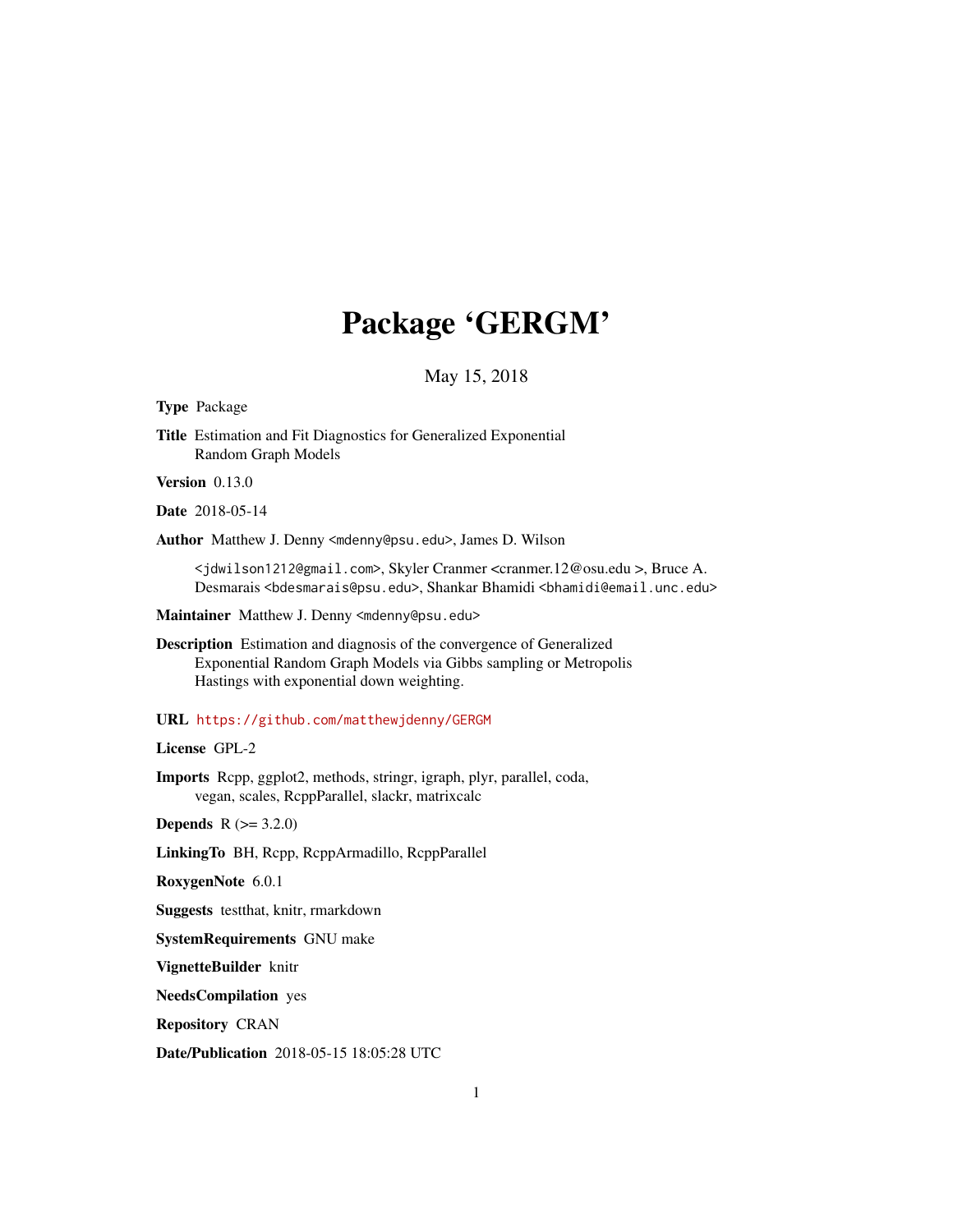## <span id="page-1-0"></span>R topics documented:

|       | $\overline{4}$ |
|-------|----------------|
|       |                |
|       | 5              |
|       | -6             |
|       |                |
|       |                |
|       |                |
|       | $\overline{9}$ |
|       |                |
|       |                |
|       |                |
|       |                |
|       |                |
|       |                |
|       |                |
|       |                |
|       |                |
|       |                |
| Index | 32             |
|       |                |

calculate\_network\_statistics

*A Function to estimate calculate (weighted) network statistics*

### Description

Calculates out2stars, in2stars, ctriads, mutual, ttriads, and edges statistics (with or without exponential down weighting) for a real-valued network.

### Usage

```
calculate_network_statistics(network, weights = NULL,
  downweight_statistics_together = TRUE, include_diagonal = FALSE)
```

| network | A square numeric matrix (sociomatrix or adjacency matrix) representing the<br>network.                                                                                                   |
|---------|------------------------------------------------------------------------------------------------------------------------------------------------------------------------------------------|
| weights | If you wish to provide your own weights, you must provide a vector of length 6<br>with terms corresponding to out 2 stars, in 2 stars, ctriads, mutual, ttriads, edges in<br>that order. |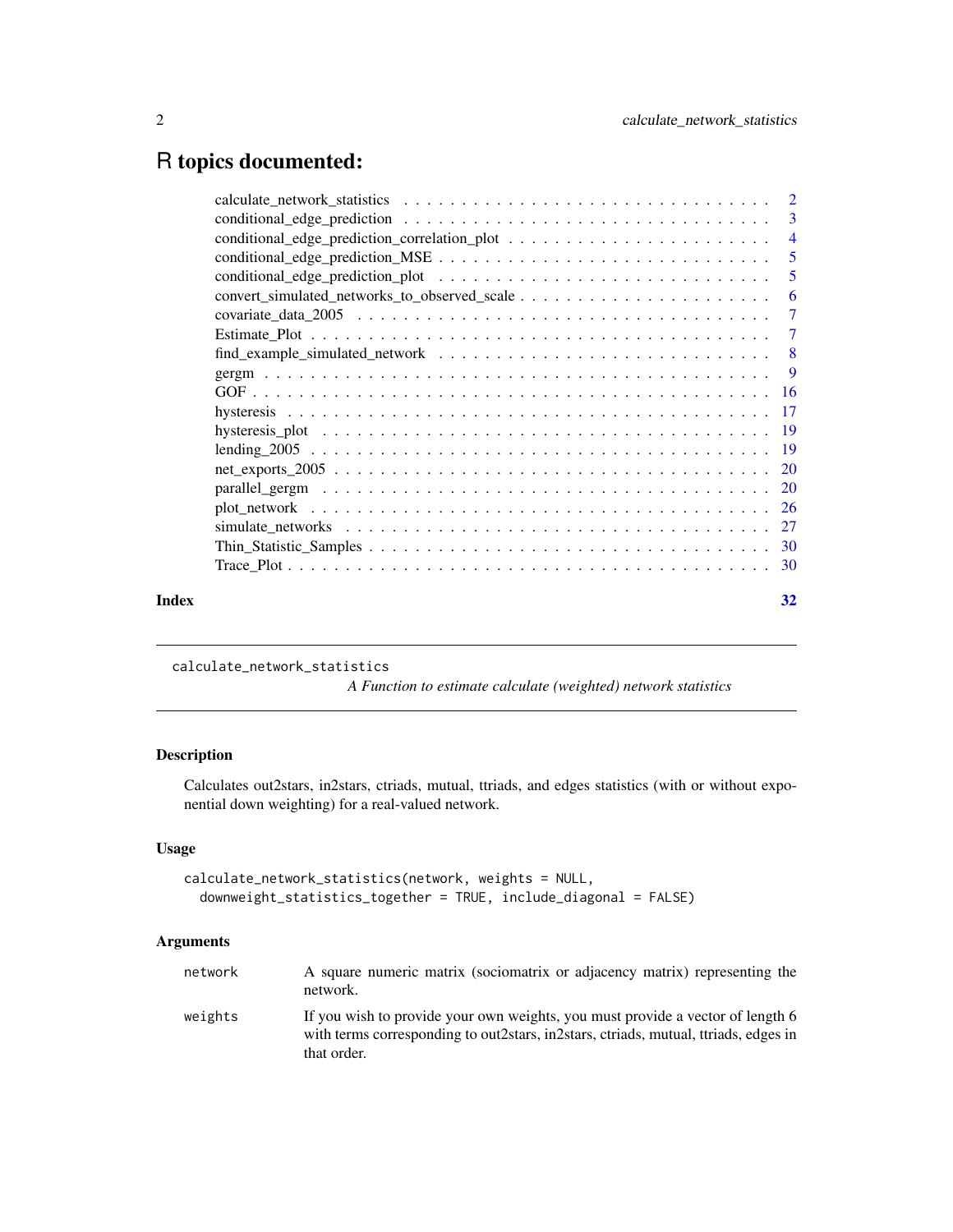<span id="page-2-0"></span>downweight\_statistics\_together

Logical indicating whether exponential down weighting should be done together or separately. Defaults to TRUE.

include\_diagonal

Logical indicating whether the diagonal should be included in the network statistics. Defaults to FALSE.

#### Value

A gergm object containing parameter estimates.

```
conditional_edge_prediction
```
*A Function to predict edge weights from a GERGM fit object.*

#### Description

Performs edgewise predictions from a GERGM model fit.

### Usage

```
conditional_edge_prediction(GERGM_Object, simulation_method = c("Metropolis",
  "Gibbs"), number_of_networks_to_simulate = 500, thin = 1,
  proposal_variance = 0.1, MCMC_burnin = 100, seed = 123,
  return_constrained_networks = FALSE, optimize_proposal_variance = FALSE,
  target_accept_rate = 0.25, use_stochastic_MH = FALSE,
  stochastic_MH_proportion = 1)
```

| GERGM_Object      | A GERGM object output by the gergm() estimation function. The follow-            |
|-------------------|----------------------------------------------------------------------------------|
|                   | ing terms must still be specified: number_of_networks_to_simulate, thin, and     |
|                   | MCMC_burnin. proposal_variance may also be specified, or if set equal to         |
|                   | NULL, then the proposal variance from parameter estimation will be instead       |
|                   | (this option is likely preferred in most situations).                            |
| simulation_method |                                                                                  |
|                   | Default is "Metropolis" which allows for exponential down weighting, can also    |
|                   | be "Gibbs".                                                                      |
|                   | number_of_networks_to_simulate                                                   |
|                   | Number of simulations generated for estimation via MCMC. Default is 500.         |
| thin              | The proportion of samples that are kept from each simulation. For example, thin  |
|                   | $= 1/200$ will keep every 200th network in the overall simulated sample. Default |
|                   | is $1$ .                                                                         |
| proposal_variance |                                                                                  |
|                   | The variance specified for the Metropolis Hastings simulation method. This       |
|                   | parameter is inversely proportional to the average acceptance rate of the M-H    |
|                   | sampler and should be adjusted so that the average acceptance rate is approxi-   |
|                   | mately 0.25. Default is 0.1.                                                     |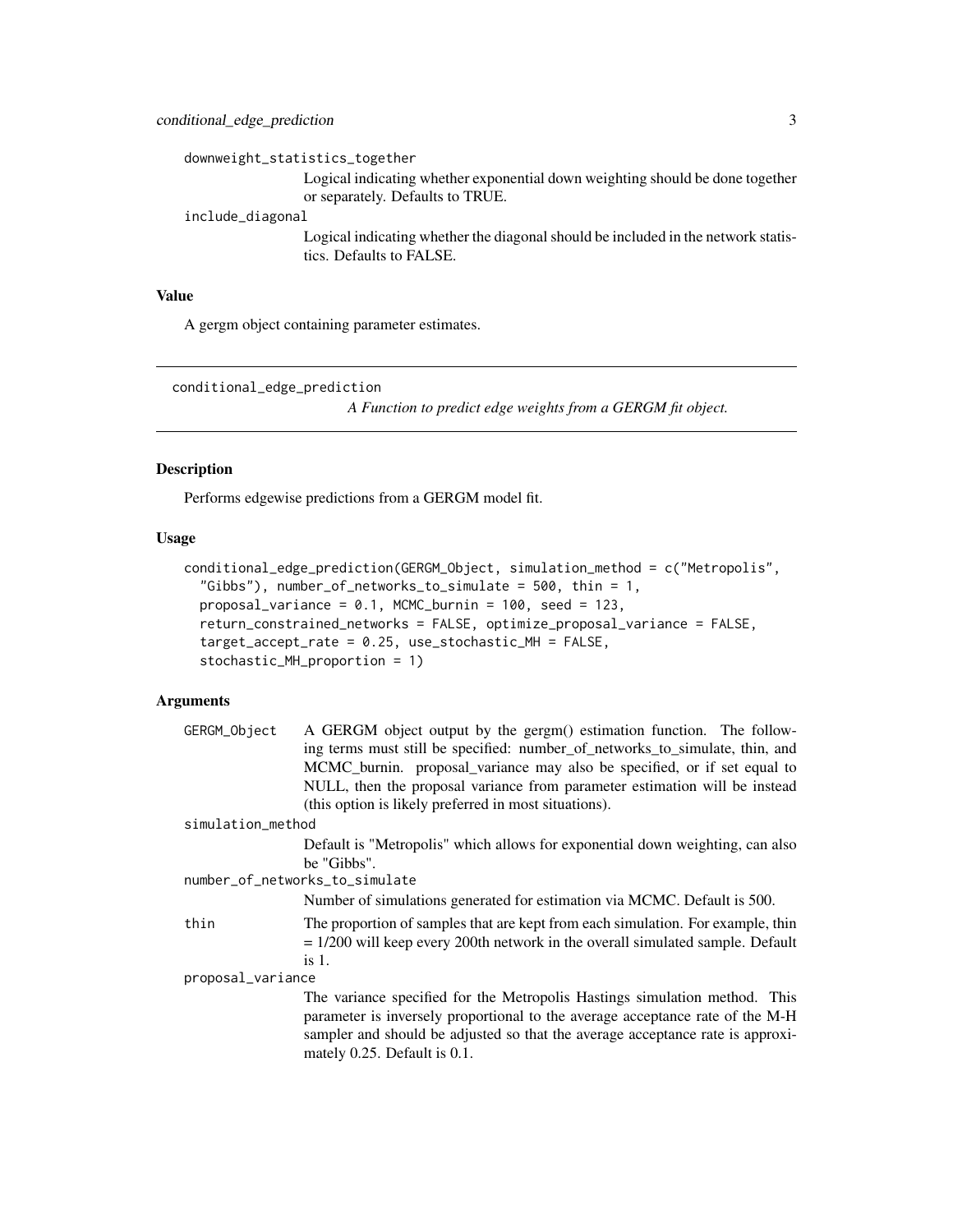<span id="page-3-0"></span>

| MCMC_burnin                 | Number of samples from the MCMC simulation procedure that will be discarded<br>before drawing the samples used for estimation. Default is 100.                                                                                                   |  |
|-----------------------------|--------------------------------------------------------------------------------------------------------------------------------------------------------------------------------------------------------------------------------------------------|--|
| seed                        | Seed used for reproducibility. Default is 123.                                                                                                                                                                                                   |  |
| return_constrained_networks |                                                                                                                                                                                                                                                  |  |
|                             | Logical argument indicating whether simulated networks should be transformed<br>back to observed scale or whether constrained $[0,1]$ networks should be returned.<br>Defaults to FALSE, in which case networks are returned on observed scale.  |  |
| optimize_proposal_variance  |                                                                                                                                                                                                                                                  |  |
|                             | Logical indicating whether proposal variance should be optimized if using Metropo-<br>lis Hastings for simulation. Defaults to FALSE.                                                                                                            |  |
| target_accept_rate          |                                                                                                                                                                                                                                                  |  |
|                             | Defaults to 0.25, can be used to optimize Metropolis Hastings simulations.                                                                                                                                                                       |  |
| use_stochastic_MH           |                                                                                                                                                                                                                                                  |  |
|                             | A logical indicating whether a stochastic approximation to the h statistics should<br>be used under Metropolis Hastings in-between thinned samples. This may dra-<br>matically speed up estimation. Defaults to FALSE. HIGHLY EXPERIMEN-<br>TAL! |  |
| stochastic_MH_proportion    |                                                                                                                                                                                                                                                  |  |
|                             | Percentage of dyads/triads to use for approximation, defaults to 0.25                                                                                                                                                                            |  |

### Value

A list object containing simulated networks.

| conditional_edge_prediction_correlation_plot                          |
|-----------------------------------------------------------------------|
| A Function generate a scatter plot of observed vs predicted edge val- |
| ues.                                                                  |

### Description

Scatter plot of observed vs. predicted edge values generated by the 'conditional\_edge\_prediction()' function. Also calculated correlation coefficient.

### Usage

```
conditional_edge_prediction_correlation_plot(edge_prediction_results,
 xlim = NULL, ylim = NULL, plot_max_entropy_predictions = FALSE)
```

| edge_prediction_results |                                                                                                                                      |
|-------------------------|--------------------------------------------------------------------------------------------------------------------------------------|
|                         | A list object returned by the 'conditional_edge_prediction()' function.                                                              |
| xlim                    | Defaults to NULL, but can be set by the user if desired to a numeric vector of<br>the form c(lower, upper) for observed edge values. |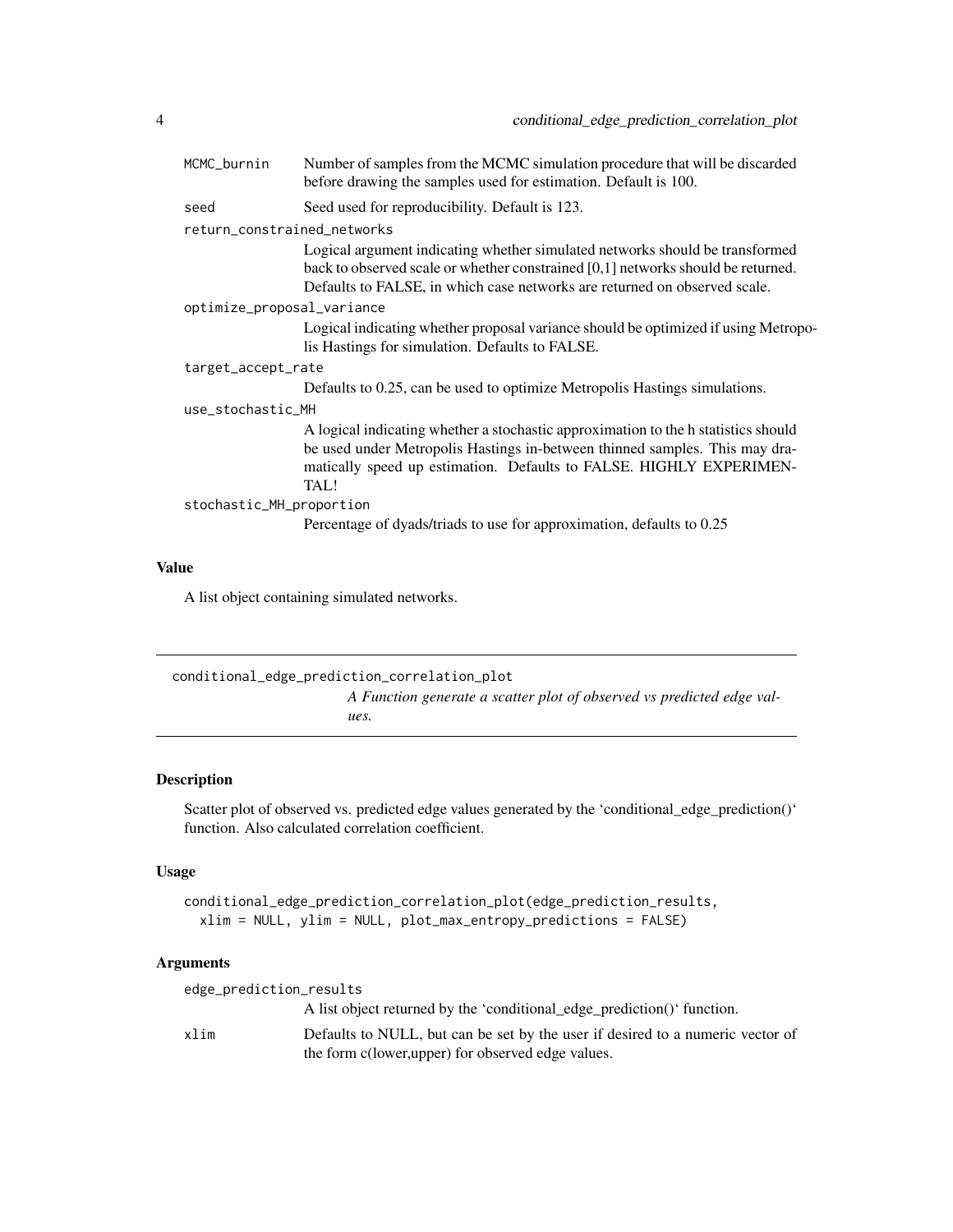<span id="page-4-0"></span>ylim Defaults to NULL, but can be set by the user if desired to a numeric vector of the form c(lower,upper) for predicted edge values. plot\_max\_entropy\_predictions Defaults to FALSE, can be set to TRUE to show maximum entropy edge predic-

tions as red X's.

### Value

Saves a PDF plot to the current working directory

conditional\_edge\_prediction\_MSE *A Function to calculate Mean Edgewise MSE to evaluate edge predictions.*

### Description

Calculates mean edgewise MSE for predicted edge values.

#### Usage

conditional\_edge\_prediction\_MSE(edge\_prediction\_results)

#### Arguments

edge\_prediction\_results A list object returned by the 'conditional\_edge\_prediction()' function.

### Value

A list of MSE's.

conditional\_edge\_prediction\_plot *A Function generate edge prediction plots.*

### Description

Plots edgewise predictions generated by the 'conditional\_edge\_prediction()' function.

### Usage

```
conditional_edge_prediction_plot(edge_prediction_results, filename, plot_size,
  node_name_cex = 1)
```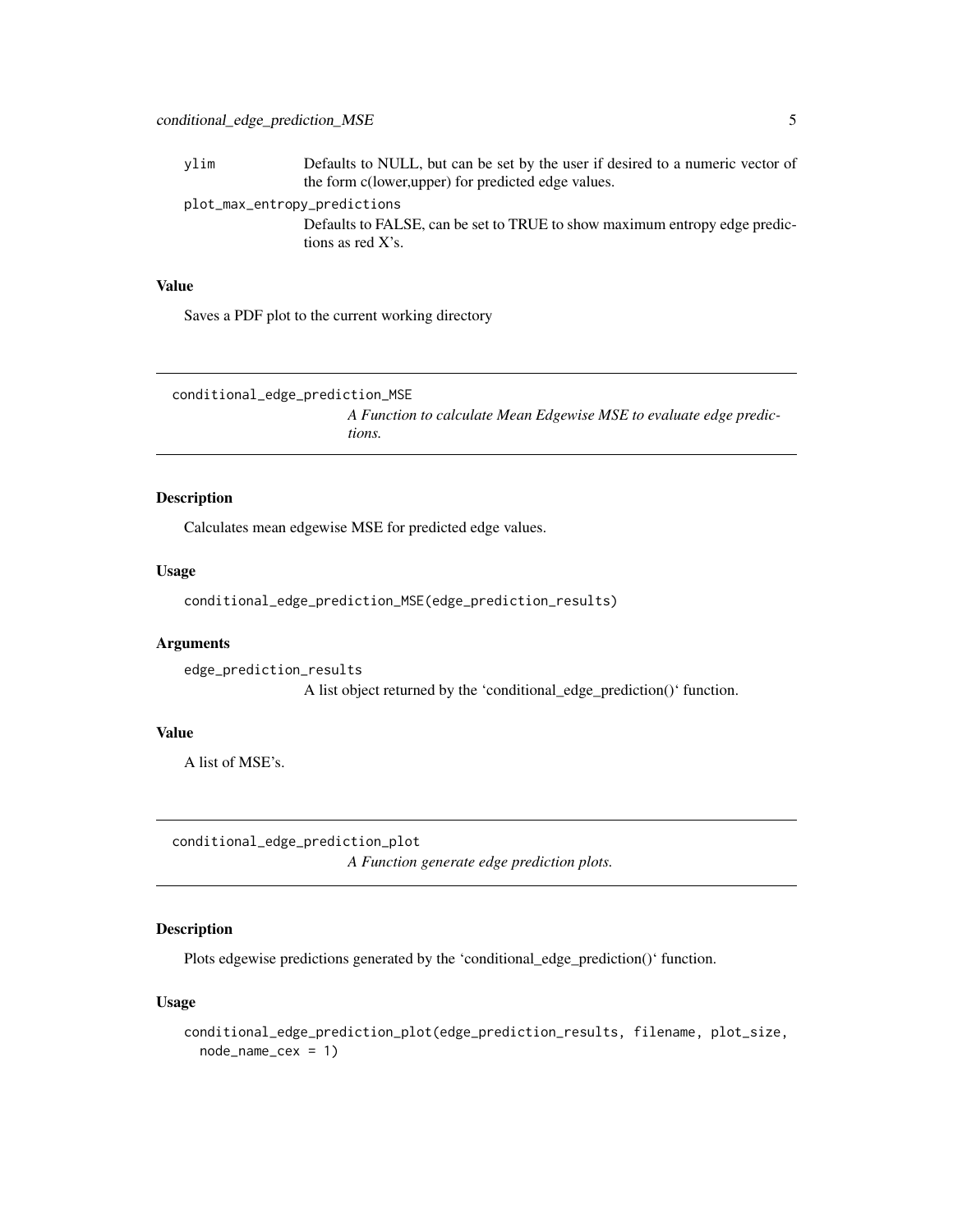### <span id="page-5-0"></span>Arguments

| edge_prediction_results |                                                                                                                                        |  |
|-------------------------|----------------------------------------------------------------------------------------------------------------------------------------|--|
|                         | A list object returned by the 'conditional_edge_prediction()' function.                                                                |  |
| filename                | The name of the file the user would like to save the plots in. Should be something<br>along the lines of "edge_plots.pdf"              |  |
| plot_size               | A single number specifying the dimensions of the PDF output file. This will<br>automatically be square so only one number is required. |  |
| node_name_cex           | The cex for node names (printed on the diagonal). Defaults to 1, but can be<br>increased to make these easier to see.                  |  |

### Value

Saves a PDF plot to the current working directory

convert\_simulated\_networks\_to\_observed\_scale

*Transforms simulated networks to observed scale. In general, do not use this function.*

### Description

Transforms simulated networks to observed scale. In general, do not use this function.

#### Usage

convert\_simulated\_networks\_to\_observed\_scale(GERGM\_Object)

### Arguments

GERGM\_Object A GERGM object returned by the 'gergm()' function. In general, this function should not be used except in the case where you are working with a GERGM object where the '@MCMC\_output\$Networks' field is still on the [0,1] unconstrained space, and you wish to transform it to the observed scale.

### Value

A GERGM Object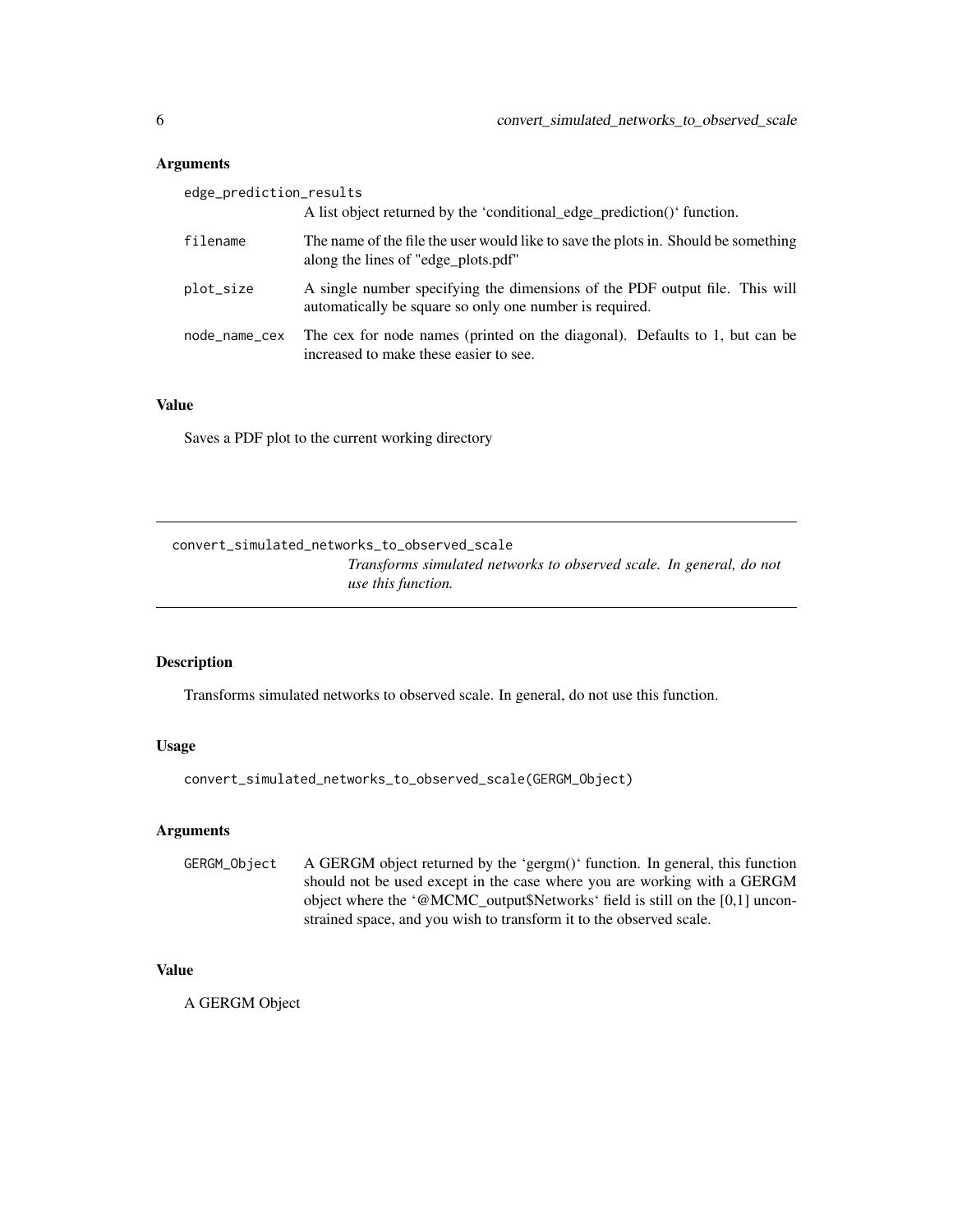<span id="page-6-0"></span>covariate\_data\_2005 *GDP and G8 membership data for 17 large countries from 2005.*

### Description

Metadata for each country in "lending\_2005", including GDP, logged GDP, and a G8 membership indicator.

### Usage

```
covariate_data_2005
```
### Format

A data frame with 17 rows and 3 columns

#### Source

<http://arxiv.org/abs/1505.04015>

| Estimate Plot | Generate parameter estimate plot with 95 percent CI's from a GERGM |
|---------------|--------------------------------------------------------------------|
|               | <i>object.</i>                                                     |

### Description

Generate parameter estimate plot with 95 percent CI's from a GERGM object.

### Usage

```
Estimate_Plot(GERGM_Object, normalize_coefficients = FALSE,
  coefficients_to_plot = c("both", "covariate", "structural"),
  coefficient_names = NULL, leave_out_coefficients = NULL,
  comparison_model = NULL, model_names = NULL, text_size = 12)
```
### Arguments

GERGM\_Object The object returned by the estimation procedure using the GERGM function.

normalize\_coefficients

Defaults to FALSE, if TRUE then parameter estimates will be converted be divided by their standard deviations with and displayed with 95 percent confidence intervals. These coefficients will no longer be comparable, but make graphical interpretation of significance and sign easier.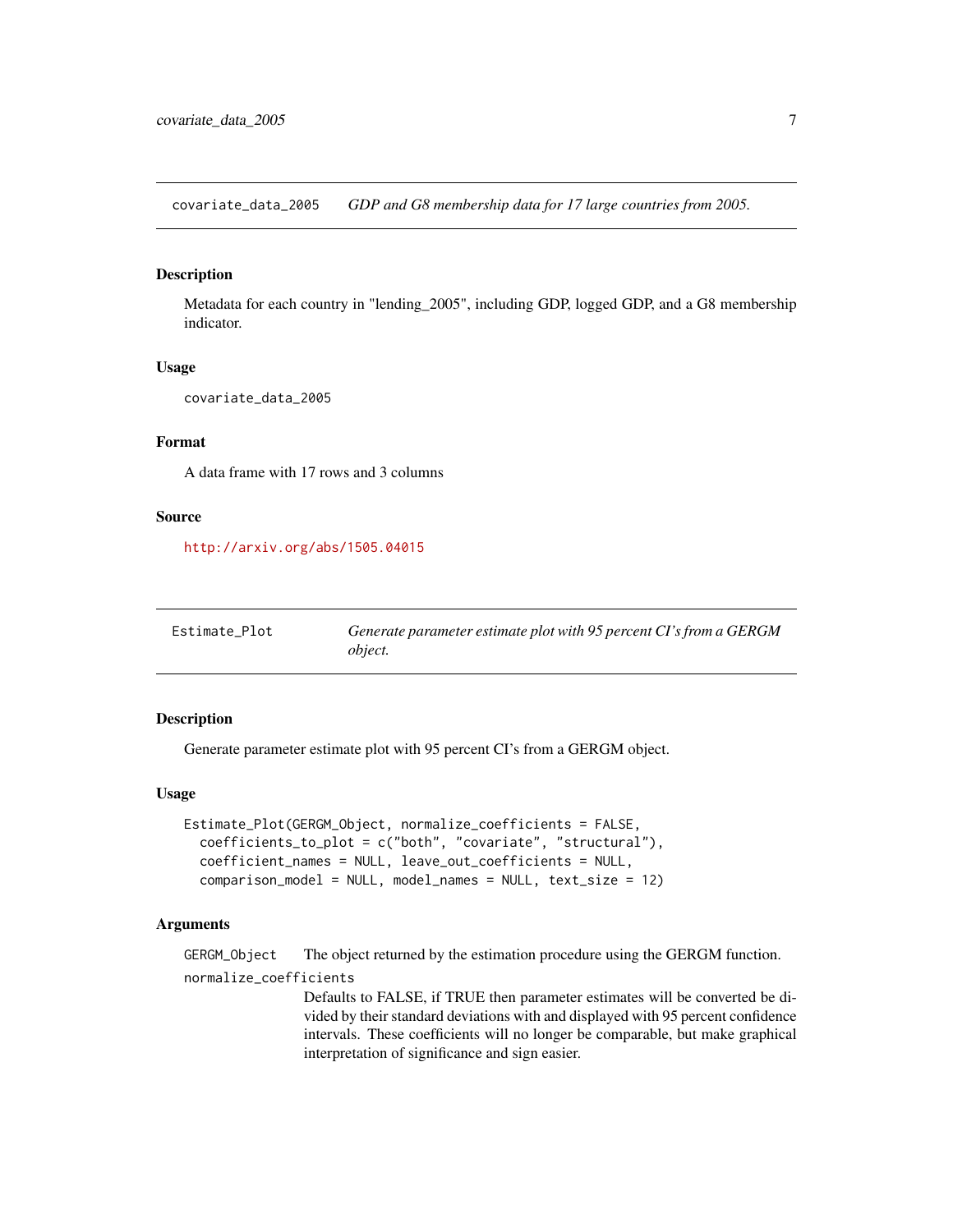<span id="page-7-0"></span>

| coefficients_to_plot   |                                                                                                                                                                                                                                                                                                                                   |  |
|------------------------|-----------------------------------------------------------------------------------------------------------------------------------------------------------------------------------------------------------------------------------------------------------------------------------------------------------------------------------|--|
|                        | An optional argument indicating which kind of parameters to plot. Can be one<br>of "both","covariate", or "structural". Useful for creating separate parameter<br>plots for covariates and structural parameters when these parameters are on very<br>different scales.                                                           |  |
| coefficient_names      |                                                                                                                                                                                                                                                                                                                                   |  |
|                        | Defaults to NULL. Can be a string vector of names for coefficients to be used in<br>making publication quality plots.                                                                                                                                                                                                             |  |
| leave_out_coefficients |                                                                                                                                                                                                                                                                                                                                   |  |
|                        | Defaults to NULL. Can be a string vector of coefficient names as they appear in<br>the plot. These coefficients will be removed from the final plot. Useful if the<br>intercept term is much larger in magnitude than other estimates, and the user<br>wishes to clarify the other parameter estimates without normalizing, given |  |
| comparison_model       |                                                                                                                                                                                                                                                                                                                                   |  |
|                        | A GERGM_Object produced by an alternative model whose parameter esti-<br>mates are to be compared to the existing model. Defaults to NULL.                                                                                                                                                                                        |  |
| model_names            | If a comparison model is provided, then each model must be given a name via<br>the model_names parameter. Defaults to NULL.                                                                                                                                                                                                       |  |
| text_size              | The base size for axis text. Defaults to 12.                                                                                                                                                                                                                                                                                      |  |

### Value

A parameter estimate plot.

find\_example\_simulated\_network *Find an example simulated network that is the minimum Frobenius distance from the observed network.*

### Description

Find an example simulated network that is the minimum Frobenius distance from the observed network.

### Usage

```
find_example_simulated_network(GERGM_Object, observed_network,
 objective = c("Frobenius", "Likelihood"))
```
### Arguments

GERGM\_Object The object returned by the estimation procedure using the GERGM function.

observed\_network

The observed network used as the dependent variable in the original gergm() specification.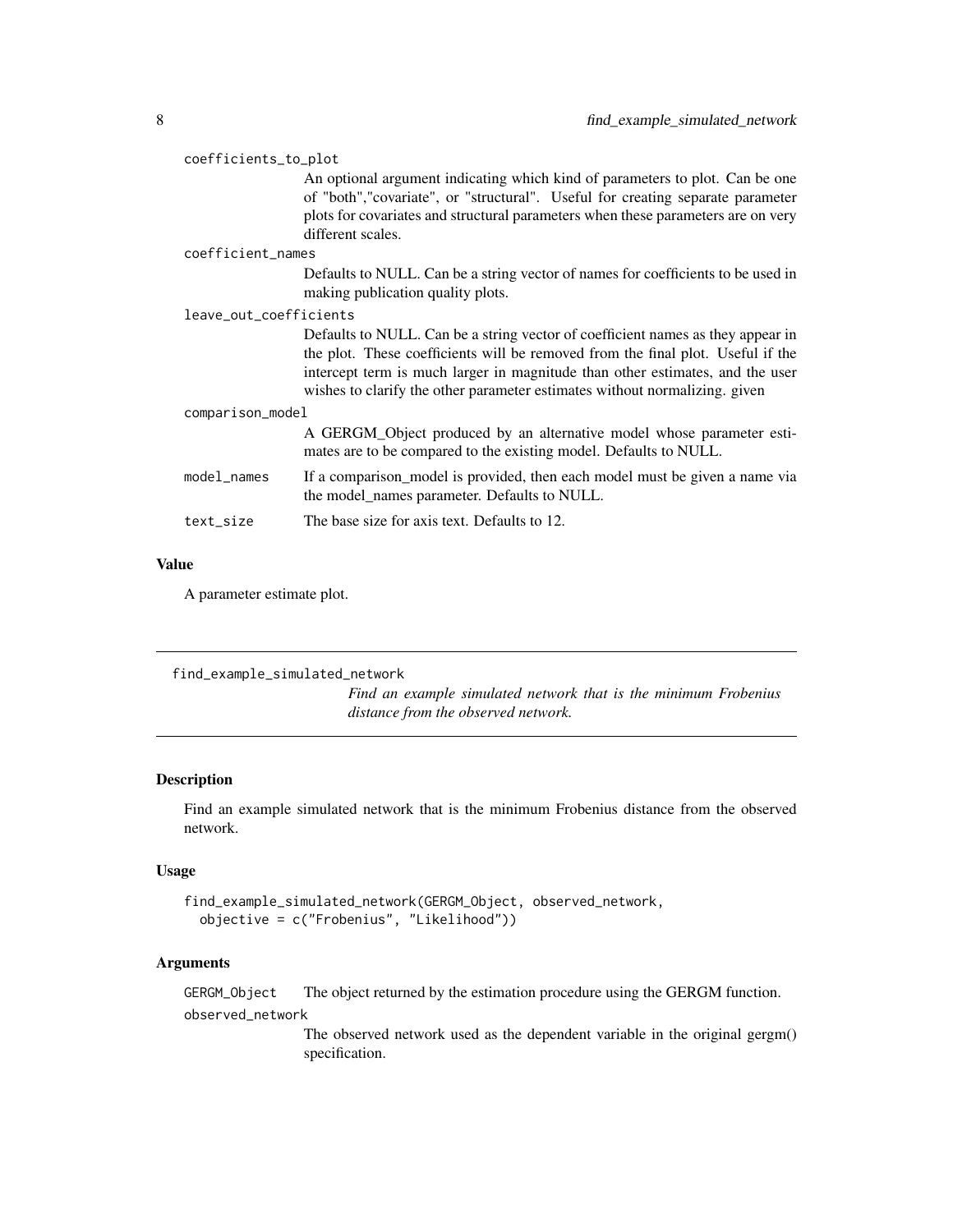#### <span id="page-8-0"></span>gergm 30 and 2012 and 2012 and 2012 and 2012 and 2012 and 2012 and 2012 and 2012 and 2012 and 2012 and 2012 an

objective Defaults to "Frobenius", in which case the Frobenius norm is used to find the simulated network that is most similar to the observed network. Can also be "Likelihood", in which case the model log likelihood is used to select the network to display.

#### Value

A simulated network (as a matrix object).

#### gergm *A Function to estimate a GERGM.*

#### **Description**

The main function provided by the package.

#### Usage

```
gergm(formula, covariate_data = NULL, beta_correlation_model = FALSE,
  distribution_estimator = c("none", "rowwise-marginal", "joint"),
  network_is_directed = TRUE, include_diagonal = FALSE,
  number_of_networks_to_simulate = 500, MCMC_burnin = 100, thin = 1,
  proposal_variance = 0.1, target_accept_rate = 0.25, seed = 123,
  hyperparameter_optimization = FALSE, convex_hull_proportion = 0.9,
  convex_hull_convergence_proportion = 0.9, sample_edges_at_a_time = 0,
  parallel = FALSE, parallel_statistic_calculation = FALSE, cores = 1,
  use_stochastic_MH = FALSE, stochastic_MH_proportion = 0.25,
  slackr_integration_list = NULL, convergence_tolerance = 0.5,
  MPLE_gain_factor = 0, acceptable_fit_p_value_threshold = 0.05,
  normalization_type = c("log", "division"),transformation_type = c("Cauchy", "LogCauchy", "Gaussian", "LogNormal"),
  estimation_method = c("Metropolis", "Gibbs"),
  downweight_statistics_together = TRUE, force_x_theta_updates = 1,
  force_x_lambda_updates = 1, output_directory = NULL, output_name = NULL,
  generate_plots = TRUE, verbose = TRUE, use_previous_thetas = TRUE,
  fine\_grained\_pv\_optimization = FALSE, use\_MPLE\_only = c(FALSE, TRUE).start_with_zeros = FALSE, stop_for_degeneracy = FALSE,
  maximum_number_of_lambda_updates = 10,
 maximum_number_of_theta_updates = 10,
  user_specified_initial_thetas = NULL, integration_intervals = 150,
  distribution_mple_regularization_weight = 0.05,
  theta_grid_optimization_list = NULL, weighted_MPLE = FALSE,
  estimate_model = TRUE, optimization_method = c("BFGS", "L-BFGS-B",
  "Nelder-Mead", "CG", "SANN", "Brent"), ...)
```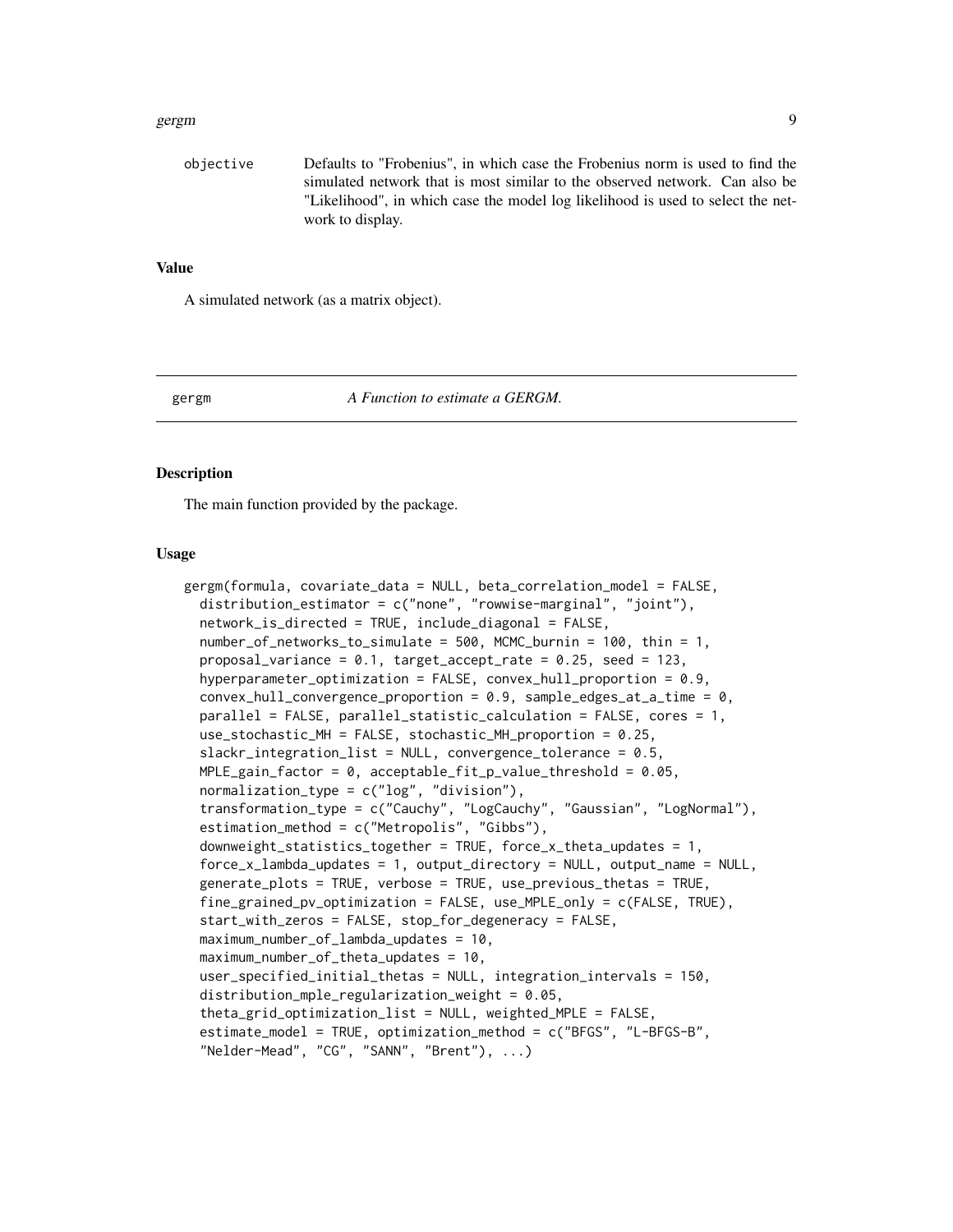### Arguments

formula A formula object that specifies the relationship between statistics and the observed network. Currently, the user may specify a model using any combination of the following statistics: 'out2stars(alpha = 1)', 'in2stars(alpha = 1)', 'ctri $ads(alpha = 1)$ <sup>'</sup>, 'mutual(alpha = 1)<sup>'</sup>, 'ttriads(alpha = 1)<sup>'</sup>, 'absdiff(covariate = "MyCov")', 'sender(covariate = "MyCov")', 'reciever(covariate = "MyCov")', 'nodematch(covariate)', 'nodemix(covariate, base = "MyBase")', 'netcov(network)' and 'edges(alpha = 1, method =  $c$ ("regression","endogenous")). If the user specifies 'nodemix(covariate, base  $=$  NULL)', then all levels of the covariate will be matched on. Note that the 'edges' term must be specified if the user wishes to include an intercept (strongly recommended). The user may select the "regression" method (default) to include an intercept in the lambda transformation of the network, or "endogenous" to include the intercept as in a traditional ERGM model. To use exponential down-weighting for any of the network level terms, simply specify a value for alpha less than 1. The '(alpha  $= 1$ )' term may be omitted from the structural terms if no exponential down weighting is required. In this case, the terms may be provided as: 'out2star', 'in2star', 'ctriads', 'mutual', 'ttriads'. If the network is undirected the user may only specify the following terms: 'twostars(alpha = 1)', 'ttriads(alpha = 1)', 'absdiff(covariate = "MyCov")', 'sender(covariate = "MyCov")', 'nodematch(covariate)', 'nodemix(covariate, base = "MyBase")', 'netcov(network)' and 'edges(alpha = 1, method =  $c("regression", "endogenous"))$ '. In some cases, the user may only wish to calculate endogenous statistics for edges between some subset of the nodes in the network. For each of the endogenous statistics, the user may optionally specify a 'covariate' and 'base' field such as in 'in2stars(covariate = "Type", base = "C")'. This will add an in-2star statistic for the subnetwork defined by actors who match each level of the categorical variable "Type" (in this example), and exclude the subnetwork for type "C", if the 'base' argument is provided. If the 'base' argument is excluded, then terms will be added to the model for all levels of the statistic. This can be a useful option if the user believes that a network property varies with some property of nodes.

covariate\_data A data frame containing node level covariates the user wished to transform into sender or receiver effects. It must have row names that match every entry in colnames(raw\_network), should have descriptive column names. If left NULL, then no sender or receiver effects will be added.

beta\_correlation\_model

Defaults to FALSE. If TRUE, then the beta correlation model is estimated. A correlation network must be provided, but all covariates and undirected statistics may be supplied as normal.

distribution\_estimator

Provides an option to estimate the structure of row-wise marginal and joint distribtuions using a uniform-dirichlet proposal distribution. THIS FEATURE IS EXPERIMENTAL. Defaults to "none", in which case a normal GERGM is estimated, but can be set to one of "rowwise-marginal" and "joint" to propose either row-wsie marginal distribtuions or joint distributions. If an option other than "none" is selected, the beta correlation model will be turned off, estimation will automatically be set to Metropolis, no covariate data will be allowed, and the network will be set to directed. Furthermore, a "diagonal" statistic will be added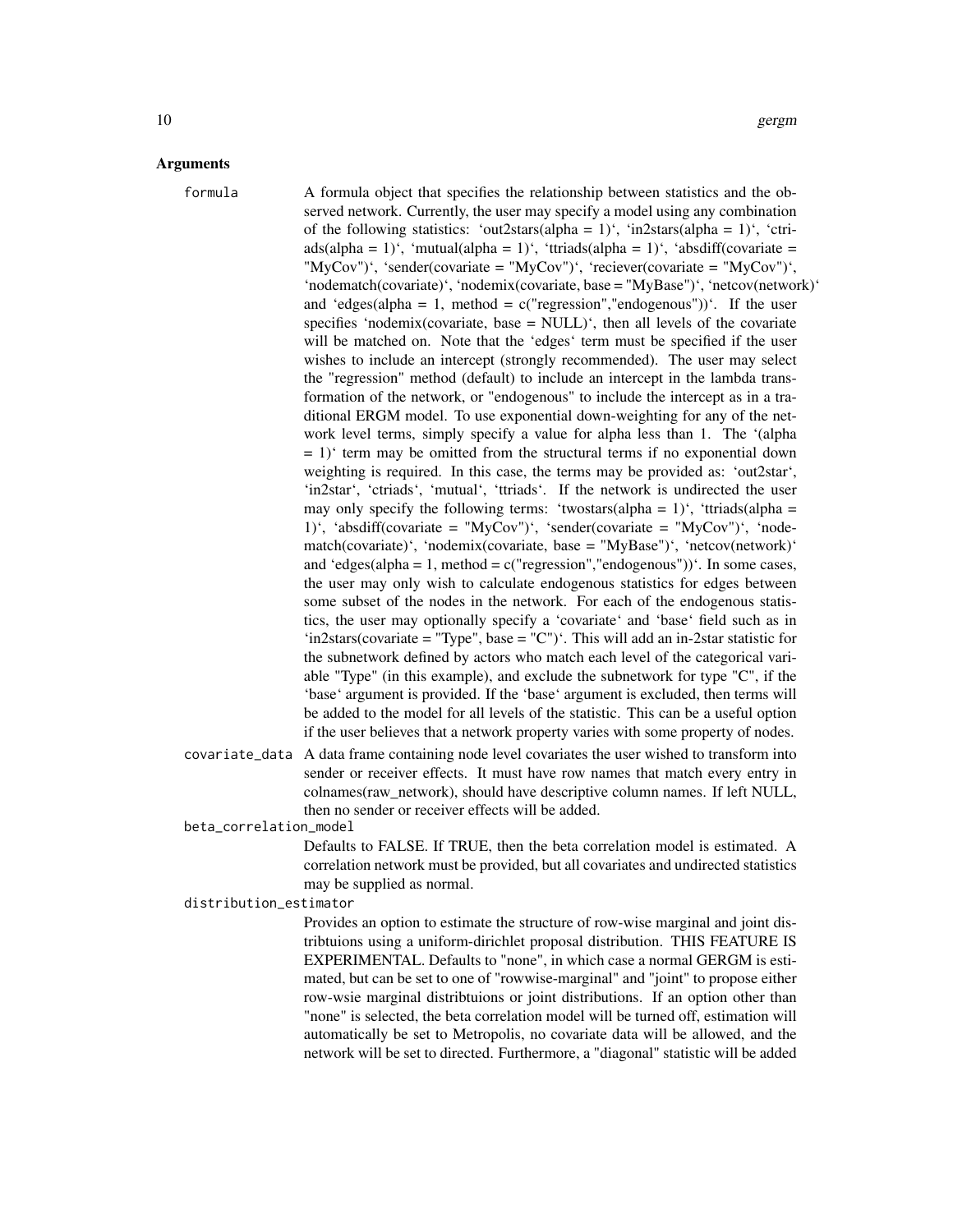to the model which simply records the sum of the diagonal of the network. The "mutual" statistic will also be adapted to include the diagonal elements. In the future, more statistics which take account of the network diagonal will be included.

#### network\_is\_directed

Logical specifying whether or not the observed network is directed. Default is TRUE.

#### include\_diagonal

Logical indicating whether the diagonal should be included in the estimation proceedure. If TRUE, then a "diagonal" statistic is added to the model. Defaults to FALSE.

### number\_of\_networks\_to\_simulate

Number of simulations generated for estimation via MCMC. Default is 500.

- MCMC\_burnin Number of samples from the MCMC simulation procedure that will be discarded before drawing the samples used for estimation. Default is 100.
- thin The proportion of samples that are kept from each simulation. For example, thin = 1/200 will keep every 200th network in the overall simulated sample. Default is 1.
- proposal\_variance

The variance specified for the Metropolis Hastings simulation method. This parameter is inversely proportional to the average acceptance rate of the M-H sampler and should be adjusted so that the average acceptance rate is approximately 0.25. Default is 0.1.

target\_accept\_rate

The target Metropolis Hastings acceptance rate. Defaults to 0.25

seed Seed used for reproducibility. Default is 123.

hyperparameter\_optimization

Logical indicating whether automatic hyperparameter optimization should be used. Defaults to FALSE. If TRUE, then the algorithm will automatically seek to find an optimal burnin and number of networks to simulate, and if using Metropolis Hasings, will attempt to select a proposal variance that leads to a acceptance rate within +-0.05 of target\_accept\_rate. Furthermore, if degeneracy is detected, the algorithm will attempt to adress the issue automatically. WARN-ING: This feature is experimental, and may greatly increase runtime. Please monitor console output!

convex\_hull\_proportion

Defaults to 0.9. Must be a number between 0 and 1, with values between 0.5 and 0.9 preferred. Setting a value for this parameter makes use of the initialization method introduced by Hummel, Hunter and Handcock (2012), which can provide a much more stable initialization method than MPLE. Selecting this method will not supercede other initialization methods, as it will be run after MPLE or grid search. However, in practice, it should often preclude the need for other initialization methods. If NULL, then standard MPLE an grid search methods may be used. Not recommended

#### convex\_hull\_convergence\_proportion

Defaults to 0.9. This must be a number between 0 and 1, with values between 0.7 and 0.95 preferred. This parameter controls the stopping behavior of the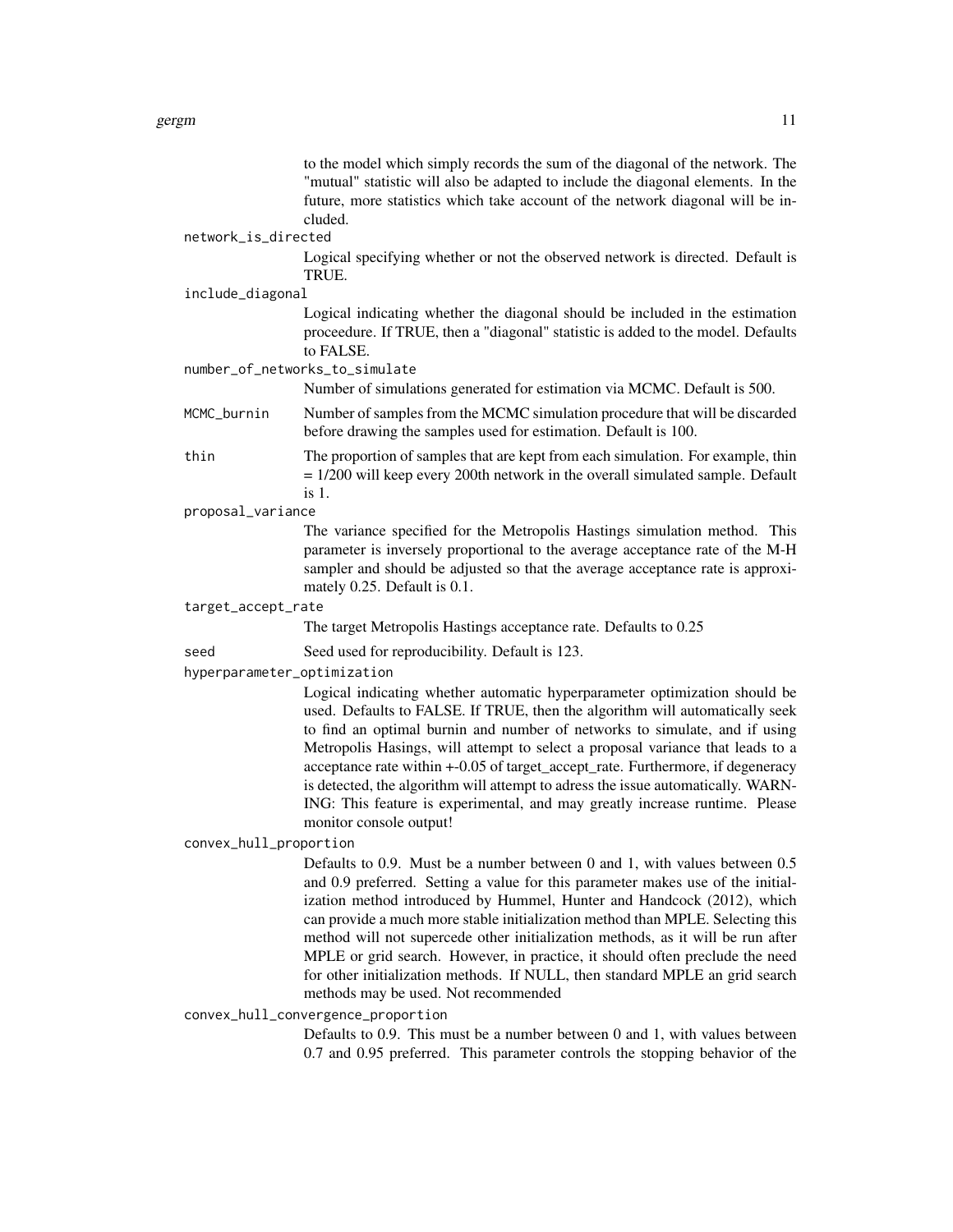convex hull initialization proceedure, with a higher value requiring a better fit before moving to standard estimation.

sample\_edges\_at\_a\_time

Defaults to 0. If greater than zero, then this is the number of edges to be updated at once during MCMCMLE. The lower this number is set, the higher the Metropolis Hastings acceptance rate should be. This option will primarily be relevant for large networks.

parallel Logical indicating whether the weighted MPLE objective and any other operations that can be easily parallelized should be calculated in parallel. Defaults to FALSE. If TRUE, a significant speedup in computation may be possible.

#### parallel\_statistic\_calculation

Logical indicating whether network statistics should be calculated in parallel. This will tend to be slower for networks with les than  $\sim$  30 nodes but may provide a substantial speedup for larger networks.

cores Numeric value defaulting to 1. Can be set to any number up to the number of threads/cores available on your machine. Will be used to speed up computations if parallel  $=$  TRUE.

use\_stochastic\_MH

A logical indicating whether a stochastic approximation to the h statistics should be used under Metropolis Hastings in-between thinned samples. This may dramatically speed up estimation. Defaults to FALSE. HIGHLY EXPERIMEN-TAL!

#### stochastic\_MH\_proportion

Percentage of dyads/triads to use for approximation, defaults to 0.25.

### slackr\_integration\_list

An optional list object that contains information necessary to provide updates about model fitting progress to a Slack channel (https://slack.com/). This can be useful if models take a long time to run, and you wish to receive updates on their progress (or if they become degenerate). The list object must be of the following form: list(model\_name = "descriptive model name", channel = "#yourchannelname", incoming\_webhook\_url = "https://hooks.slack.com/services/XX/YY/ZZ"). You will need to set up incoming webhook integration for your slack channel and then paste in the URL you get from slack into the incoming\_webhook\_url field. If all goes well, and the computer you are running the GERGM estimation on has internet access, your slack channel will receive updates when you start estimation, after each lambda/theta parameter update, if the model becomes degenerate, and when it completes running.

#### convergence\_tolerance

Threshold designated for stopping criterion. If the difference of parameter estimates from one iteration to the next all have a p -value (under a paired t-test) greater than this value, the parameter estimates are declared to have converged. Default is 0.5, which is quite conservative.

#### MPLE\_gain\_factor

Multiplicative constant between 0 and 1 that controls how far away the initial theta estimates will be from the standard MPLEs via a one step Fisher update. In the case of strongly dependent data, it is suggested to use a value of 0.10. Default is 0.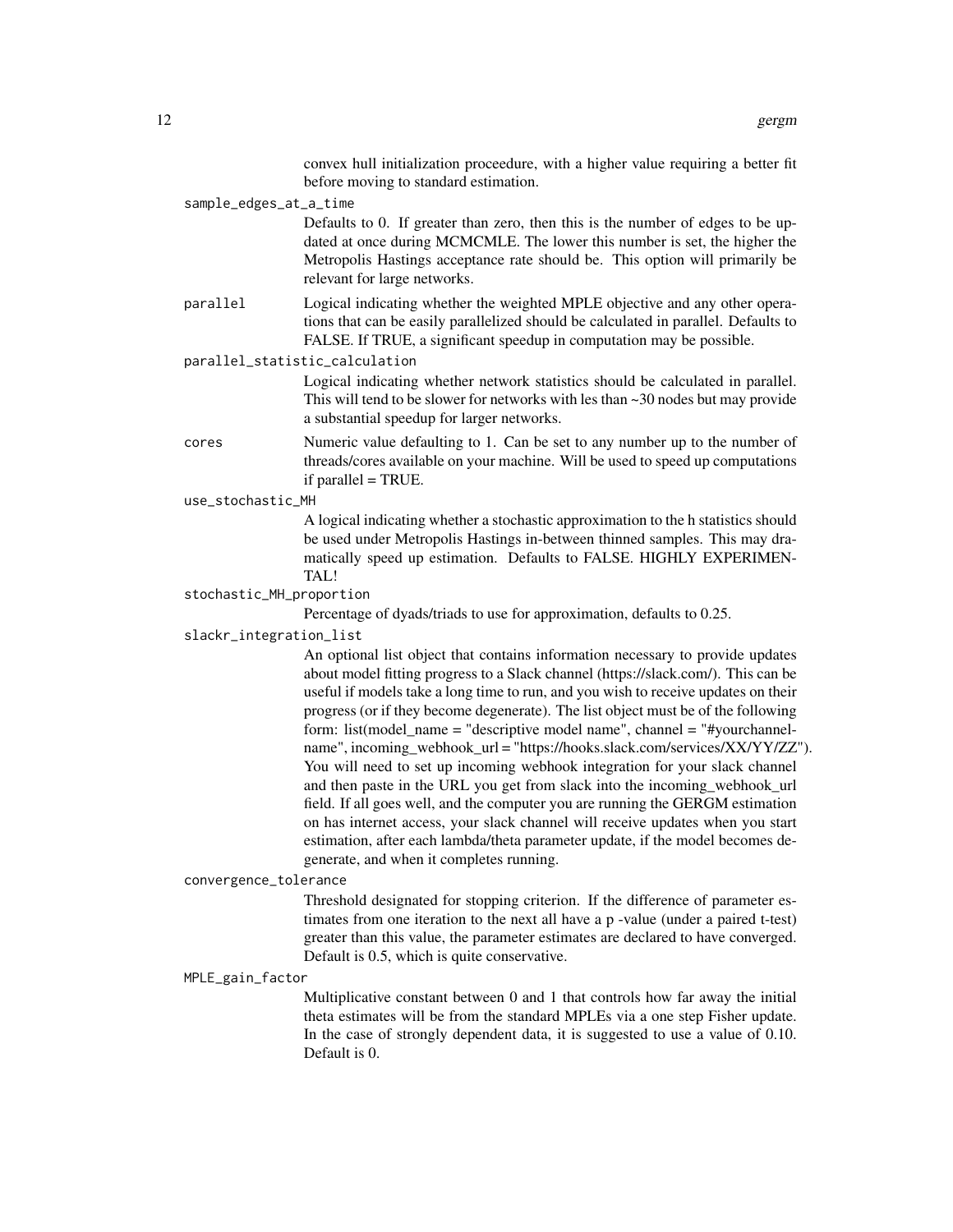#### acceptable\_fit\_p\_value\_threshold

A p-value threshold for how closely statistics of observed network conform to statistics of networks simulated from GERGM parameterized by converged final parameter estimates. Default value is 0.05.

### normalization\_type

If only a raw\_network is provided the function will automatically check to determine if all edges fall in the [0,1] interval. If edges are determined to fall outside of this interval, then a trasformation onto the interval may be specified. If "division" is selected, then the data will have a value added to them such that the minimum value is at least zero (if necessary) and then all edge values will be divided by the maximum to ensure that the maximum value is in [0,1]. If "log" is selected, then the data will have a value added to them such that the minimum value is at least zero (if necessary), then 1 will be added to all edge values before they are logged and then divided by the largest value, again ensuring that the resulting network is on [0,1]. Defaults to "log" and need not be set to NULL if providing covariates as it will be ignored.

#### transformation\_type

Specifies how covariates are transformed onto the raw network. When working with heavy tailed data that are not strictly positive, select "Cauchy" to transform the data using a Cauchy distribution. If data are strictly positive and heavy tailed (such as financial data) it is suggested the user select "LogCauchy" to perform a Log-Cauchy transformation of the data. For a tranformation of the data using a Gaussian distribution, select "Gaussian" and for strictly positive raw networks, select "LogNormal". The Default value is "Cauchy".

#### estimation\_method

Simulation method for MCMC estimation. Default is "Metropolis", which allows for the most flexible model specifications, but may also be set to "Gibbs", if the user wishes to use Gibbs sampling.

### downweight\_statistics\_together

Logical specifying whether or not the weights should be applied inside or outside the sum. Default is TRUE and user should not select FALSE under normal circumstances.

### force\_x\_theta\_updates

Defaults to 1 where theta estimation is not allowed to converge until thetas have updated for x iterations . Useful when model is not degenerate but simulated statistics do not match observed network well when algorithm stops after first y updates.

#### force\_x\_lambda\_updates

Defaults to 1 where lambda estimation is not allowed to converge until lambdas have updated for x iterations . Useful when model is not degenerate but simulated statistics do not match observed network well when algorithm stops after first y updates.

#### output\_directory

The directory where you would like output generated by the GERGM estimation procedure to be saved (if output\_name is specified). This includes, GOF, trace, and parameter estimate plots, as well as a summary of the estimation procedure and an .Rdata file containing the GERGM object returned by this function. May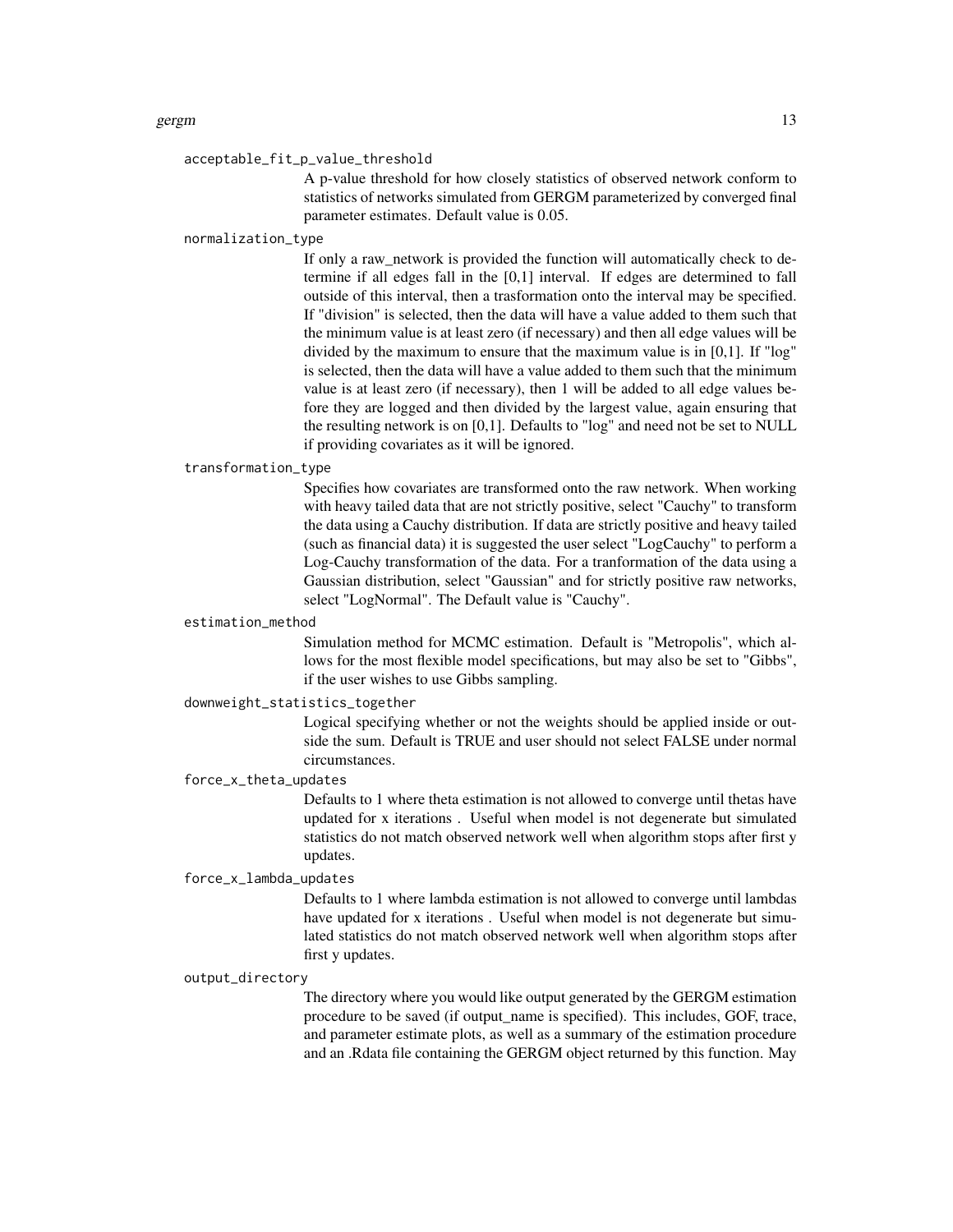be left as NULL if the user would prefer all plots be printed to the graphics device.

output\_name The common name stem you would like to assign to all objects output by the gergm() function. Default value of NULL will not save any output directly to .pdf files, it will be printed to the console instead. Must be a character string or NULL. For example, if "Test" is supplied as the output\_name, then 4 files will be output: "Test\_GOF.pdf", "Test\_Parameter\_Estim ates.pdf", "Test\_GERGM\_Object.Rdata", "Test\_Estimation\_Log.txt", and "Test\_Trace\_Plot.pdf"

generate\_plots Defaults to TRUE, if FALSE, then no diagnostic or parameter plots are generated.

verbose Defaults to TRUE (providing lots of output while model is running). Can be set to FALSE if the user wishes to see less output.

#### use\_previous\_thetas

Logical, defaults to TRUE. IF TRUE, then at each iteration of covariate parameter updates beyond the first, the MPLE initialization for theta parameters will be skipped, and the previous iteration thetas will be used as a starting point. This option will only work with convex hull initialization. The intuition here is that if MPLE is poor, the previous theta estimates may be a better starting point for convex hull initialization. In some cases this can lead to a very large speedup in estimation. However, this can lead to arbitrarily poor performance in some situations.

fine\_grained\_pv\_optimization

Logical indicating whether fine grained proposal variance optimization should be used. This will often slow down proposal variance optimization, but may provide better results. Highly recommended if running a correlation model.

- use\_MPLE\_only Logical specifying whether or not only the maximum pseudo likelihood estimates should be obtained. In this case, no simulations will be performed. Default is FALSE.
- start with zeros

Defaults to FALSE. IF TRUE, then no MPLE is used and allendogenous parameters are initialized to zero. This method will still work with convex\_hull\_proportion.

#### stop\_for\_degeneracy

When TRUE, automatically stops estimation when degeneracy is detected, even when hyperparameter\_optimization is set to TRUE. Defaults to FALSE.

#### maximum\_number\_of\_lambda\_updates

Maximum number of iterations of outer MCMC loop which alternately estimates transform parameters and ERGM parameters. In the case that data\_transformation = NULL, this argument is ignored. Default is 10.

#### maximum\_number\_of\_theta\_updates

Maximum number of iterations within the MCMC inner loop which estimates the ERGM parameters. Default is 100.

### user\_specified\_initial\_thetas

Optional numeric vector of user specified theta values to be used for initialization (instead of MPLE). This option should not be used exept when MPLE performance is poor. Defaults to NULL.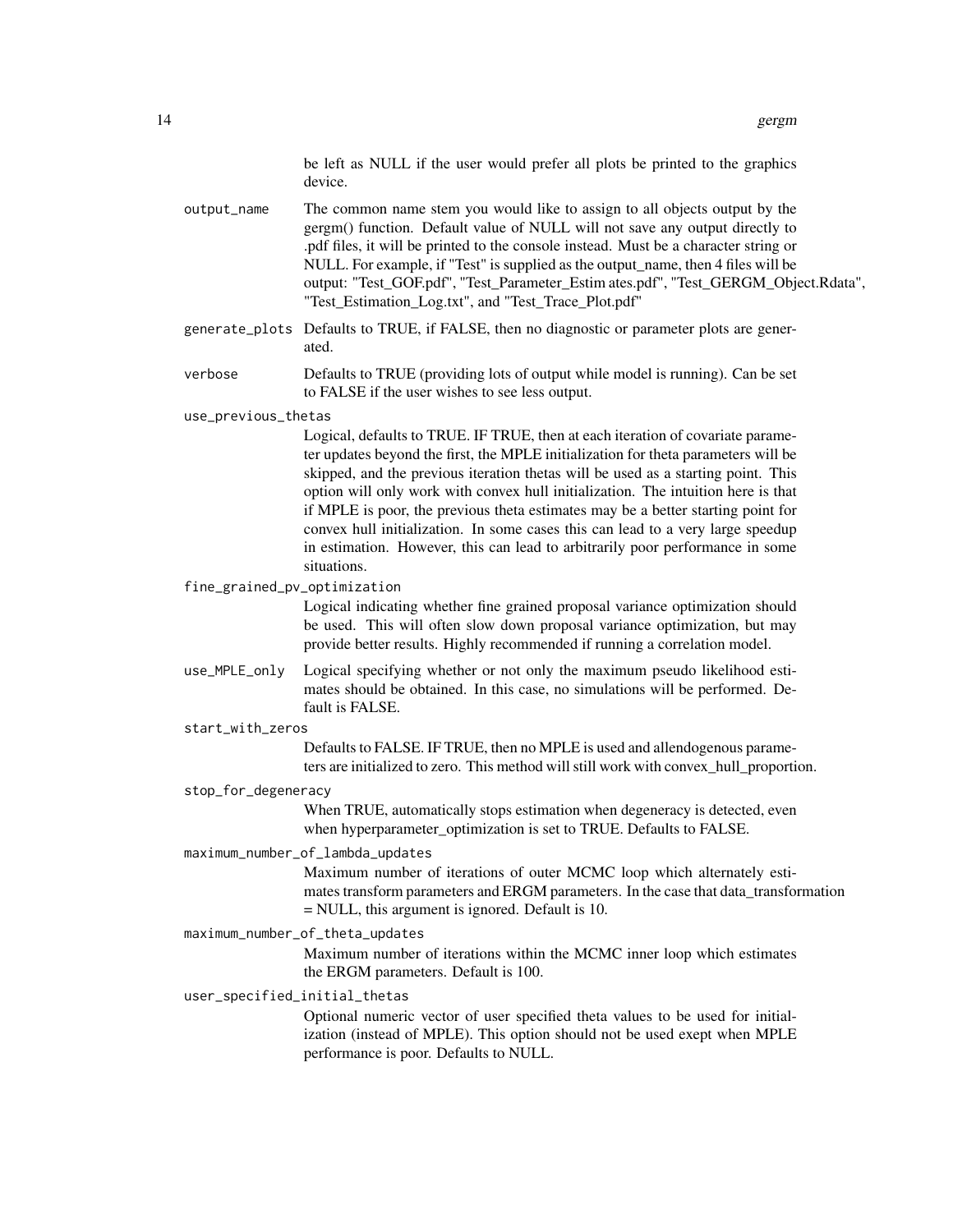#### integration\_intervals

The number of intervals to be used for numerical integration in weighted MPLE and in MPLE for the distribution estimator. Defaults to 150 but may be increased if more accuracy is required.

#### distribution\_mple\_regularization\_weight

L2 regularization of the MPLE theta estimates may be necessary to provide an adequate starting position when using the distribtuion estimator. We suggest a value of 0.05, but the optimal L2 penalty will be application specific. Setting to zero removes all L2 regularization.

#### theta\_grid\_optimization\_list

Defaults to NULL. This highly experimental feature may allow the user to address model degeneracy arising from a suboptimal theta initialization. It performs a grid search around the theta values calculated via MPLE to select a potentially improved initialization. The runtime complexity of this feature grows exponentially in the size of the grid and number of parameters – use with great care. This feature may only be used if hyperparameter optimization  $=$ TRUE, and if a list object of the following form is provided: list(grid steps  $=$ 2, step size  $= 0.5$ , cores  $= 2$ , iteration fraction  $= 0.5$ ). grid steps indicates the number of steps out the grid search will perform, step\_size indicates the fraction of the MPLE theta estimate that each grid search step will change by, cores indicates the number of cores to be used for parallel optimization, and iteration\_fraction indicates the fraction of the number of MCMC iterations that will be used for each grid point (should be set less than 1 to speed up optimization). In general grid\_steps should be smaller the more structural parameters the user wishes to specify. For example, with 5 structural parameters (mutual, ttriads, etc.), grid\_steps = 3 will result in a  $(2*3+1)\text{.}5 = 16807$  parameter grid search. Again this feature is highly experimental and should only be used as a last resort (after playing with exponential down weighting and the MPLE\_gain\_factor).

- weighted\_MPLE Defaults to FALSE. Should be used whenever the user is specifying statistics with alpha down weighting. Tends to provide better initialization when downweight statistics together = FALSE.
- estimate\_model Logical indicating whether a model should be estimated. Defaults to TRUE, but can be set to FALSE if the user simply wishes to return a GERGM object containing the model specification. Useful for debugging.

#### optimization\_method

The optimization method used by the 'optim' function in estimating theta and lambda parameter estimates. Defualts to "BFGS", but can also be any one of "L-BFGS-B", "Nelder-Mead", "CG", "SANN", or "Brent". "L-BFGS-B" is preferred for fitting beta correlation models.

... Optional arguments, currently unsupported.

### Value

A gergm object containing parameter estimates.

#### Examples

## Not run: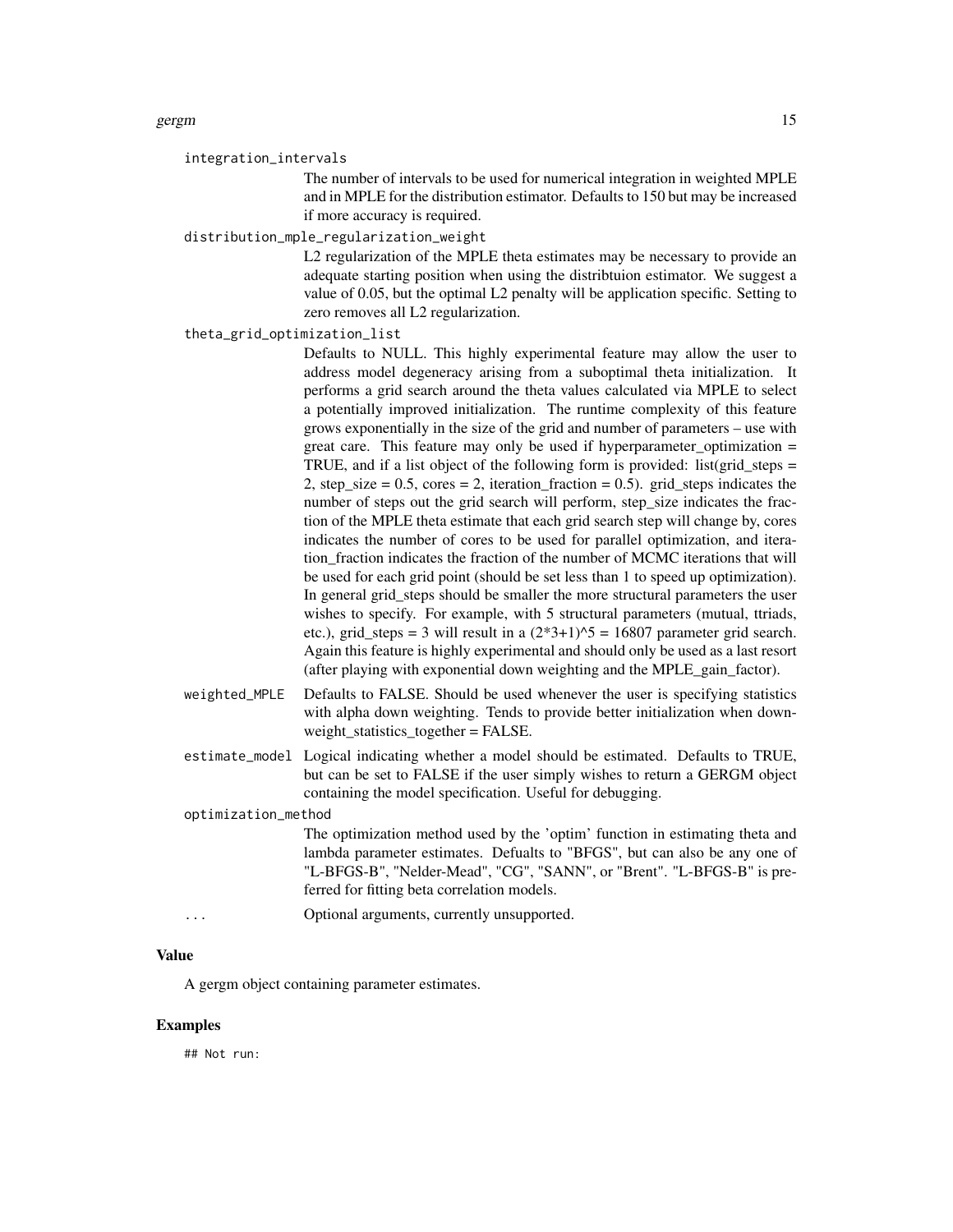```
set.seed(12345)
net <- matrix(rnorm(100,0,20),10,10)
colnames(net) <- rownames(net) <- letters[1:10]
formula <- net ~ mutual + ttriads
test <- gergm(formula,
              normalization_type = "division",
              network_is_directed = TRUE,
              use_MPLE_only = FALSE,
              estimation_method = "Metropolis",
              number_of_networks_to_simulate = 40000,
```

```
thin = 1/10,
proposal_variance = 0.5,
downweight_statistics_together = TRUE,
MCMC_burnin = 10000,
seed = 456,
convergence_tolerance = 0.01,
MPLE_gain_factor = 0,
```
force\_x\_theta\_updates = 4)

## End(Not run)

GOF *Generate Goodness Of Fit plot from a GERGM object.*

### Description

Generate Goodness Of Fit plot from a GERGM object.

### Usage

```
GOF(GERGM_Object, column_names = NULL, modularity_group_memberships = NULL,
  return_GERGM_Object = FALSE, observed_support = FALSE, ...)
```

| GERGM_Object                 | The object returned by the estimation procedure using the GERGM function.                         |
|------------------------------|---------------------------------------------------------------------------------------------------|
| column_names                 | Optional argument allowing the user to specify names for statistics to be plotted.                |
| modularity_group_memberships |                                                                                                   |
|                              | Optional numeric vector of node group memberships indexed from 1, which will                      |
|                              | be used to calculate network modularities.                                                        |
| return_GERGM_Object          |                                                                                                   |
|                              | Optional argument to return the GERGM Object that was passed in, but now                          |
|                              | with additional GOF statistics such as modularity included in the '@simulated_statistics_for_GOF' |
|                              | and '@additional stats' fields                                                                    |
| observed_support             |                                                                                                   |
|                              | logical indicating whether GOF plots should use observed support. Defaults to<br>FALSE.           |
| .                            | Additional Arguments can be passed in. Included for eventual compatibility<br>with XERGM package. |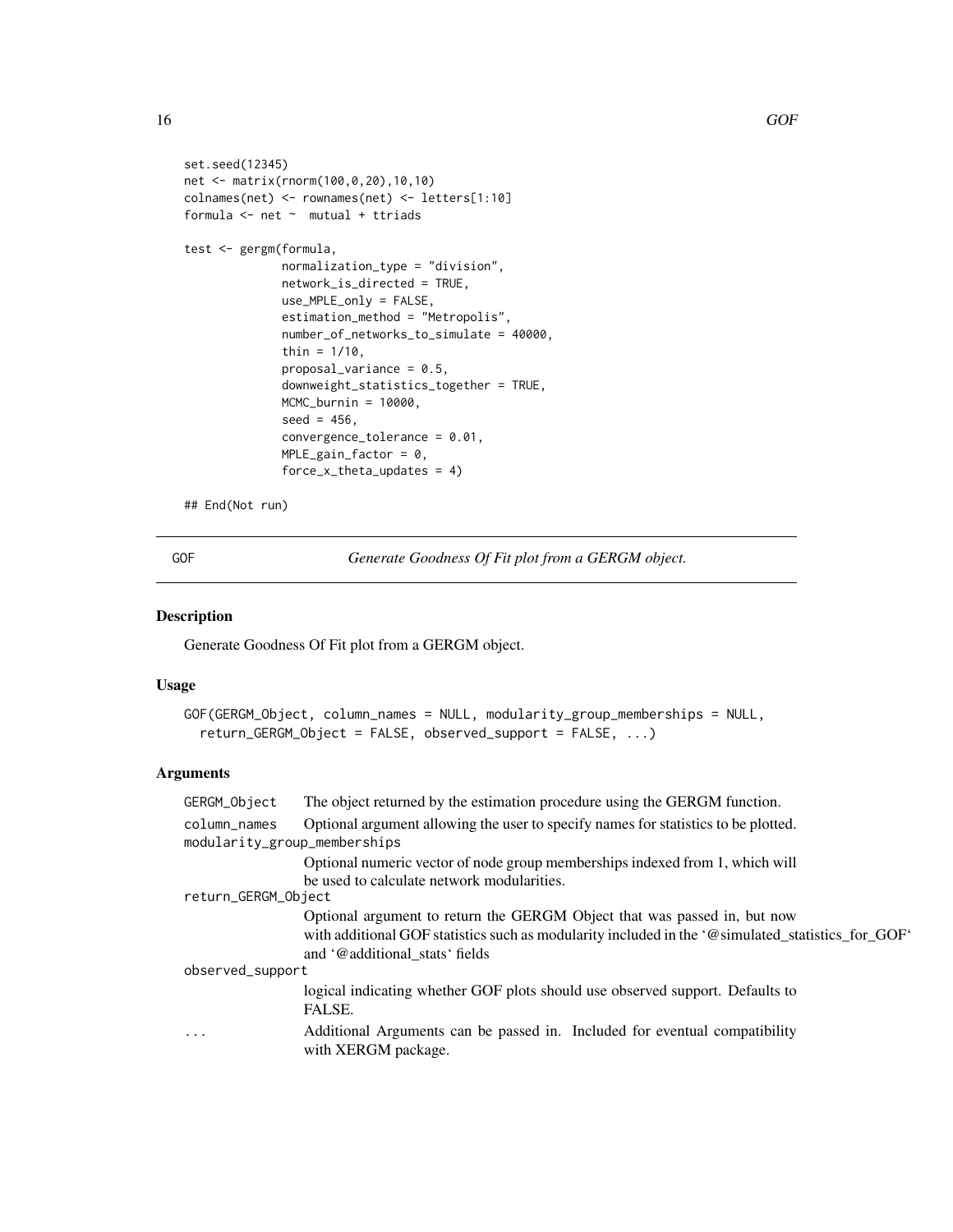#### <span id="page-16-0"></span>hysteresis and the set of the set of the set of the set of the set of the set of the set of the set of the set of the set of the set of the set of the set of the set of the set of the set of the set of the set of the set o

### Value

A set of box plots where of simulated network statistics centered at the observed value for those statistics and normalized by their standard deviation. This aids in interpretation as the y-axis can be interpreted as the number of simulated-sample standard deviations above or below the observed statistic. Optionally also returns a GERGM object with updated statistics.

hysteresis *A function to automatically generate hysteresis plots for all structural parameter estimates.*

### Description

Hysteresis plots were introduced by: Snijders, Tom AB, et al. "New specifications for exponential random graph models." Sociological methodology 36.1 (2006): 99-153. They can tell the user about sensitivity of the parameter estimates and whether they should worry about degeneracy.

### Usage

```
hysteresis(GERGM_Object, networks_to_simulate = 1000, burnin = 500,
  range = 4, steps = 20, initial_density = 0.2,
  simulation_method = c("Gibbs", "Metropolis"), proposal_variance = 0.1,
  seed = 12345, thin = 1, output_directory = NULL, output_name = NULL,
  parallel = FALSE)
```

| GERGM_Object         | A GERGM object returned by the gergm() estimation function.                                                                                                                                                                                                                                                                                                                                 |
|----------------------|---------------------------------------------------------------------------------------------------------------------------------------------------------------------------------------------------------------------------------------------------------------------------------------------------------------------------------------------------------------------------------------------|
| networks_to_simulate |                                                                                                                                                                                                                                                                                                                                                                                             |
|                      | Number of simulations per unique parameter value used in the hysteresis plots.<br>Default is 1000.                                                                                                                                                                                                                                                                                          |
| burnin               | Number of samples from the MCMC simulation procedure that will be discarded<br>before drawing the samples used for hysteresis plots. Default is 500.                                                                                                                                                                                                                                        |
| range                | The magnitude of the interval over which theta parameter values will be var-<br>ied for the hysteresis plots. The actual range will be vary from a minimum of<br>theta_value - range * theta_std_error to a maximum of theta_value + range *<br>theta_std_error so the actual parameter ranges will be scaled to the magnitude<br>of the parameter estimate standard errors. Defaults to 4. |
| steps                | The number of theta values to simulate above and below the estimated theta<br>value within the given range. The total number of simulations is then $= 2$ * steps<br>$+1$ . Defaults to 20.                                                                                                                                                                                                 |
| initial_density      |                                                                                                                                                                                                                                                                                                                                                                                             |
|                      | The initial network density used in simulations, can range from 0 to 1. Defaults<br>to $0.2$ .                                                                                                                                                                                                                                                                                              |
| simulation_method    |                                                                                                                                                                                                                                                                                                                                                                                             |
|                      | Simulation method for MCMC estimation. Default is "Gibbs" but can also be<br>set to "Metropolis".                                                                                                                                                                                                                                                                                           |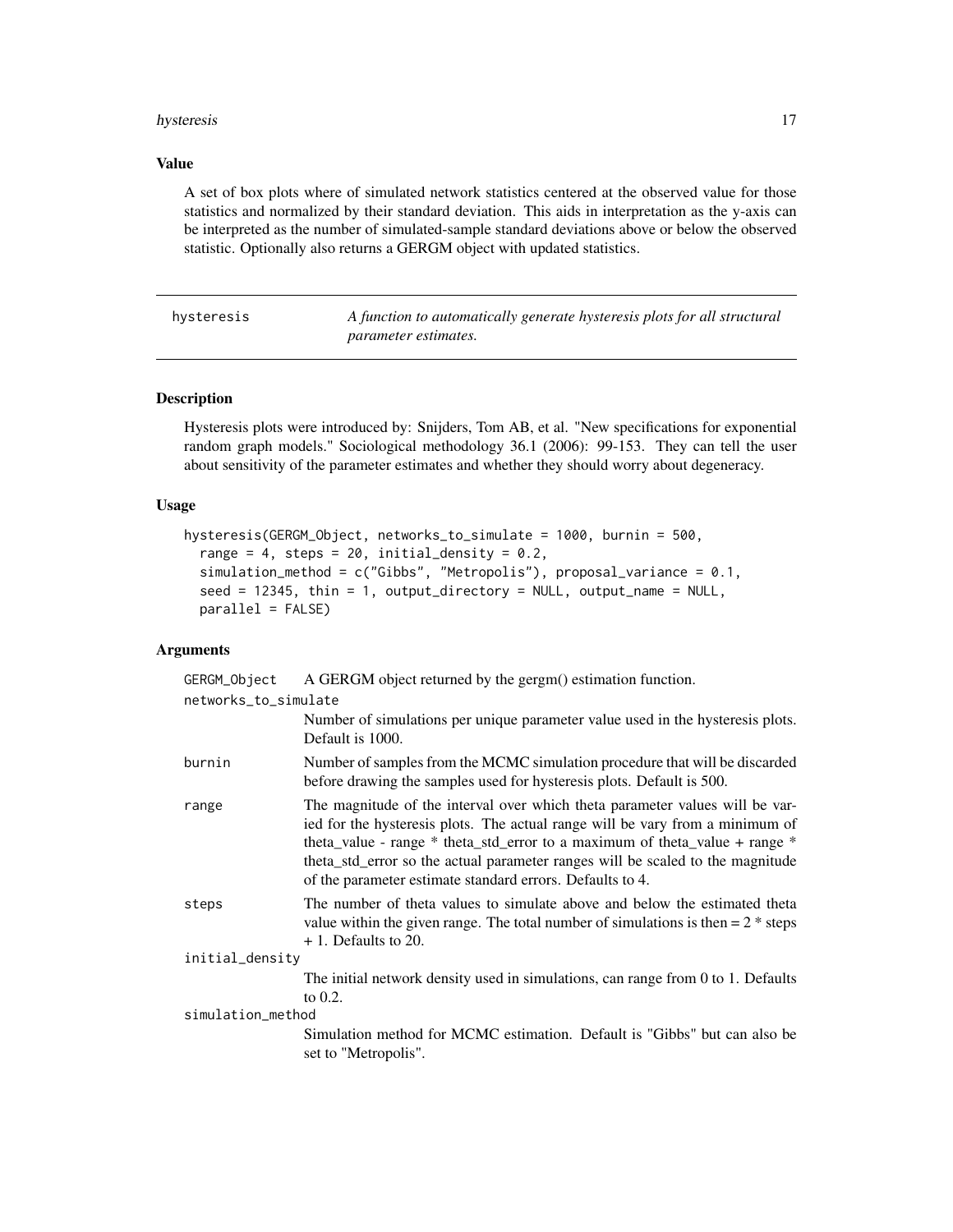| proposal_variance |                                                                                                                                                                                                                                                                               |  |
|-------------------|-------------------------------------------------------------------------------------------------------------------------------------------------------------------------------------------------------------------------------------------------------------------------------|--|
|                   | The variance specified for the Metropolis Hastings simulation method. This<br>parameter is inversely proportional to the average acceptance rate of the M-H<br>sampler and should be adjusted so that the average acceptance rate is approxi-<br>mately 0.25. Default is 0.1. |  |
| seed              | Seed used for reproducibility. Default is 123.                                                                                                                                                                                                                                |  |
| thin              | The proportion of samples that are kept from each simulation. For example, thin<br>$= 1/200$ will keep every 200th network in the overall simulated sample. Default<br>$is1$ .                                                                                                |  |
| output_directory  |                                                                                                                                                                                                                                                                               |  |
|                   | The directory where you would like output generated by this function to be<br>saved. If NULL, then the current working directory will be used. Defaults to<br>NULL.                                                                                                           |  |
| output_name       | The common name stem you would like to assign to all plots generated by this<br>function. If NULL, then no output will be saved to pdf and plots will only be<br>plotted to the graphics device.                                                                              |  |
| parallel          | Logical indicating whether hysteresis plots for each theta parameter should be<br>simulated in parallel. Can greatly reduce runtime, but the computer must have<br>at least as many cores as theta parameters. Defaults to FALSE.                                             |  |

#### Value

A list object containing network densities for simulated networks.

### Examples

```
## Not run:
set.seed(12345)
net <- matrix(rnorm(100,0,20),10,10)
colnames(net) <- rownames(net) <- letters[1:10]
formula \leq net \sim mutual + ttriads
test <- gergm(formula,
              normalization_type = "division",
              network_is_directed = TRUE,
              use_MPLE_only = FALSE,
              estimation_method = "Metropolis",
              number_of_networks_to_simulate = 40000,
              thin = 1/10,
              proposal_variance = 0.5,
              downweight_statistics_together = TRUE,
              MCMC_burnin = 10000,
              seed = 456,
              convergence_tolerance = 0.01,
              MPLE\_gain\_factor = 0,
              force_x_theta_updates = 4)
hysteresis_results <- hysteresis(
   test,
   networks_to_simulate = 1000,
```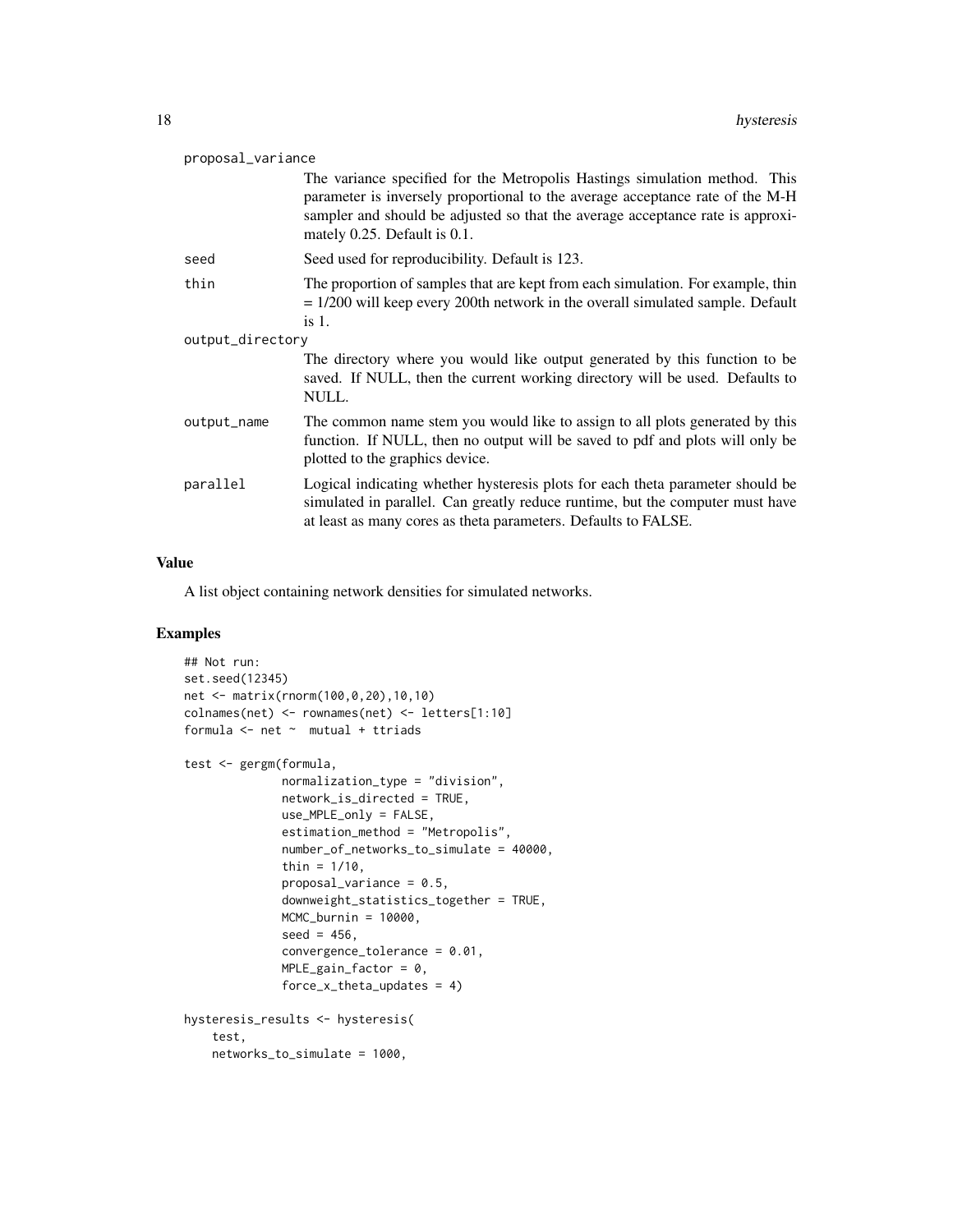### <span id="page-18-0"></span>hysteresis\_plot 19

```
burnin = 500,
range = 2,
steps = 20,
simulation_method = "Metropolis",
proposal_variance = 0.5)
```
## End(Not run)

hysteresis\_plot *Generate hysteresis plots for theta parameter estimates*

### Description

Generate hysteresis plots for theta parameter estimates

#### Usage

```
hysteresis_plot(hysteresis_output, text_size = 12, ...)
```
### Arguments

| hysteresis_output |                                                      |  |  |
|-------------------|------------------------------------------------------|--|--|
|                   | The list object output from the hysteresis function. |  |  |
| text size         | The base size for axis text. Defaults to 12.         |  |  |
| .                 | Additional arguments currently not supported.        |  |  |

| lending_2005 |       | Logged international lending volumes for 17 large countries from |  |  |  |  |
|--------------|-------|------------------------------------------------------------------|--|--|--|--|
|              | 2005. |                                                                  |  |  |  |  |

### Description

A dataset of logged aggregate public and private lending volumes between 17 large industrialized countries.

### Usage

lending\_2005

### Format

A matrix with 17 rows and columns and a zero diagonal.

#### Source

<http://arxiv.org/abs/1505.04015>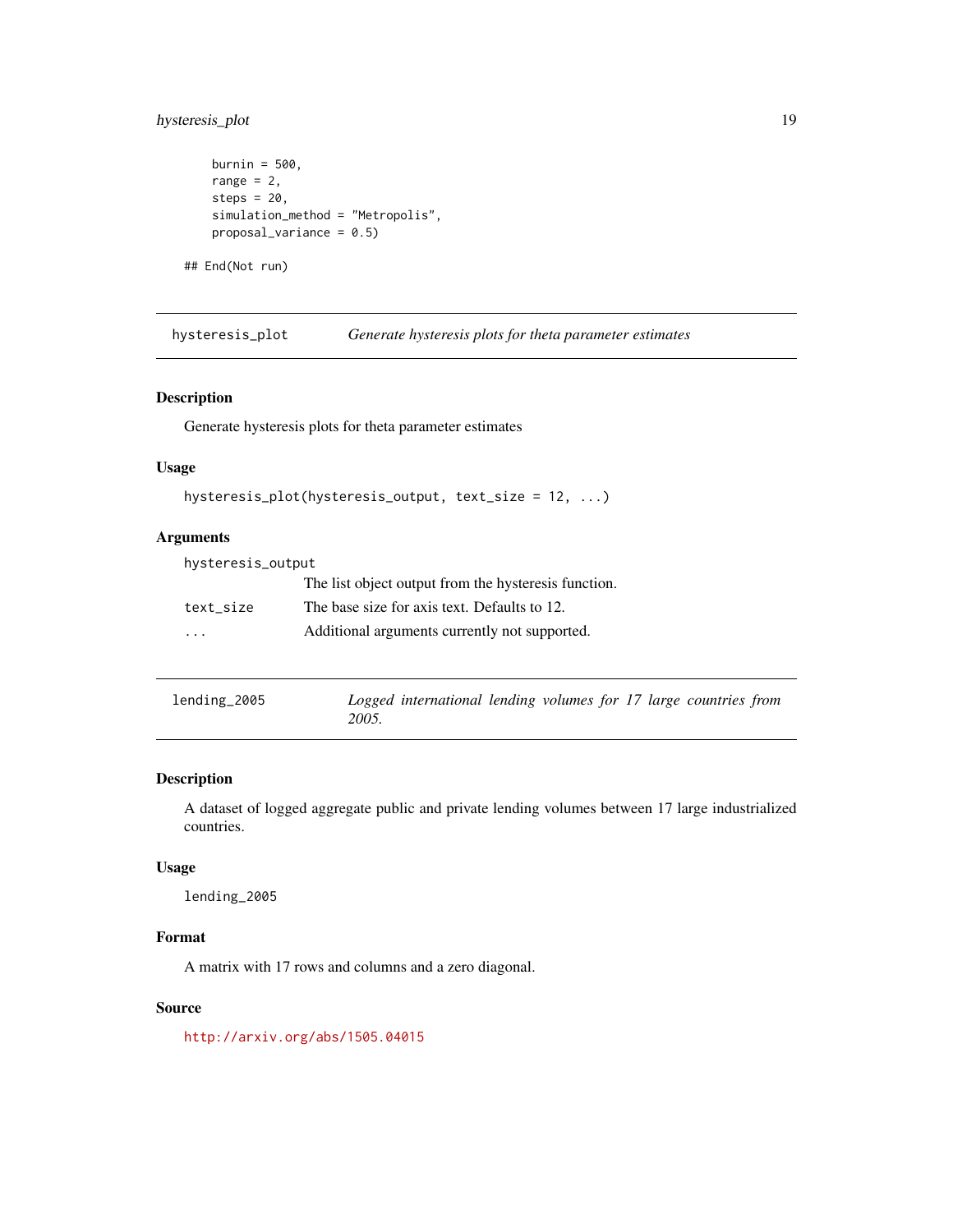<span id="page-19-0"></span>

#### Description

Aggregate net export volume between countries has been normalized to lie between 0 and 1.

#### Usage

net\_exports\_2005

### Format

A matrix with 17 rows and columns and a zero diagonal.

#### Source

<http://arxiv.org/abs/1505.04015>

parallel\_gergm *A Function to estimate a number of GERGMs in parallel, each with its own equation.*

#### Description

Allows the user to run multiple specifications at once in parallel. All variables (excluding formula\_list, observed\_network\_list, covariate\_data\_list, network\_data\_list, cores and generate\_plots) be be either specified as a single value or as a vector of values equal to the length of formula\_list, if the user wishes to use different values for each specification.

#### Usage

```
parallel_gergm(formula_list, observed_network_list,
  covariate_data_list = NULL, network_data_list = NULL, cores = 1,
  normalization_type = c("log", "division"), network_is_directed = TRUE,
  use_MPLE_only = FALSE, transformation_type = c("Cauchy", "LogCauchy",
  "Gaussian", "LogNormal"), estimation_method = c("Gibbs", "Metropolis"),
 maximum_number_of_lambda_updates = 10,
 maximum_number_of_theta_updates = 10,
  number_of_networks_to_simulate = 500, thin = 1, proposal_variance = 0.1,
  downweight_statistics_together = TRUE, MCMC_burnin = 100, seed = 123,
  convergence_tolerance = 0.01, MPLE_gain_factor = 0,
  acceltable_fit_p_value_threshold = 0.05, force_x_theta_update = 1,
  force_x_lambda_updates = 1, output_directory = NULL, output_name = NULL,
  generate_plots = TRUE, verbose = TRUE,
  hyperparameter_optimization = FALSE, stop_for_degeneracy = FALSE,
```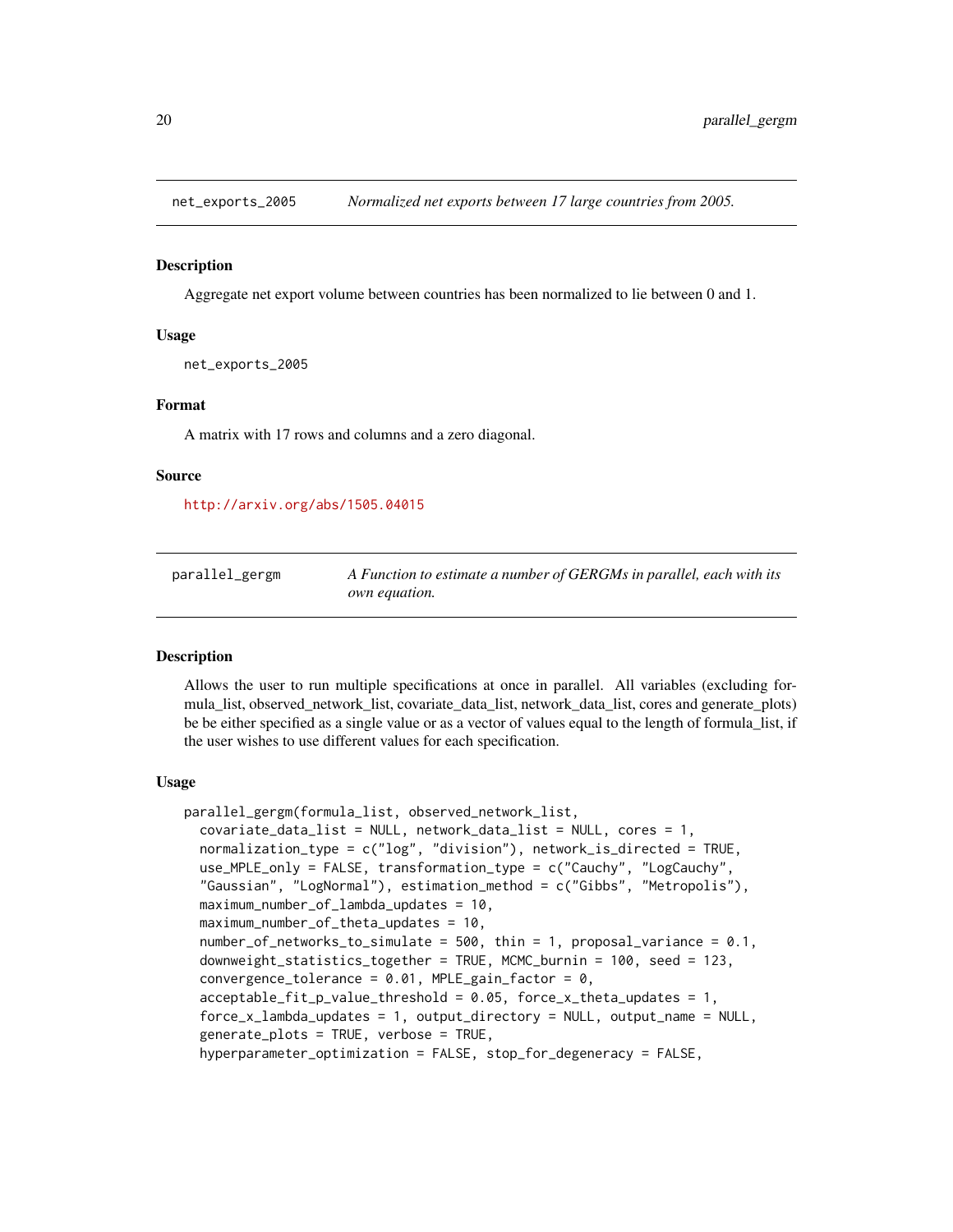```
target_accept_rate = 0.25, theta_grid_optimization_list = NULL,
beta_correlation_model = FALSE, weighted_MPLE = FALSE,
fine\_grained\_pv\_optimization = FALSE, parallel = FALSE,parallel_statistic_calculation = FALSE, cores_per_model = 1,
use_stochastic_MH = FALSE, stochastic_MH_proportion = 0.25, ...)
```
### Arguments

formula\_list A list of formula objects that specifies the relationship between statistics and the observed network for each gergm. See the gergm() documentation for more details.

observed\_network\_list

A list of observed networks (as numeric matrices to be used with each specification).

covariate\_data\_list

An optional list of covariate data frames (may include NULL entries if no covariates are needed in some specifications)

network\_data\_list

An optional list of of lists of network covariates to be included in each specification (one list per specification – may also be left NULL for some specifications). The list object corresponding to each specification must have entries for network covariates named as they appear in the corresponding equation. For example if the user specified a 'netcov(distance)' term, the corresponding list object for that specification would need a \$distance entry containing the corresponding matrix object.

- cores The number of cores to be used for parallelization.
- normalization\_type

If only a raw\_network is provided the function will automatically check to determine if all edges fall in the [0,1] interval. If edges are determined to fall outside of this interval, then a trasformation onto the interval may be specified. If "division" is selected, then the data will have a value added to them such that the minimum value is at least zero (if necessary) and then all edge values will be divided by the maximum to ensure that the maximum value is in [0,1]. If "log" is selected, then the data will have a value added to them such that the minimum value is at least zero (if necessary), then 1 will be added to all edge values before they are logged and then divided by the largest value, again ensuring that the resulting network is on [0,1]. Defaults to "log" and need not be set to NULL if providing covariates as it will be ignored.

#### network\_is\_directed

Logical specifying whether or not the observed network is directed. Default is TRUE.

use\_MPLE\_only Logical specifying whether or not only the maximum pseudo likelihood estimates should be obtained. In this case, no simulations will be performed. Default is FALSE.

transformation\_type

Specifies how covariates are transformed onto the raw network. When working with heavy tailed data that are not strictly positive, select "Cauchy" to transform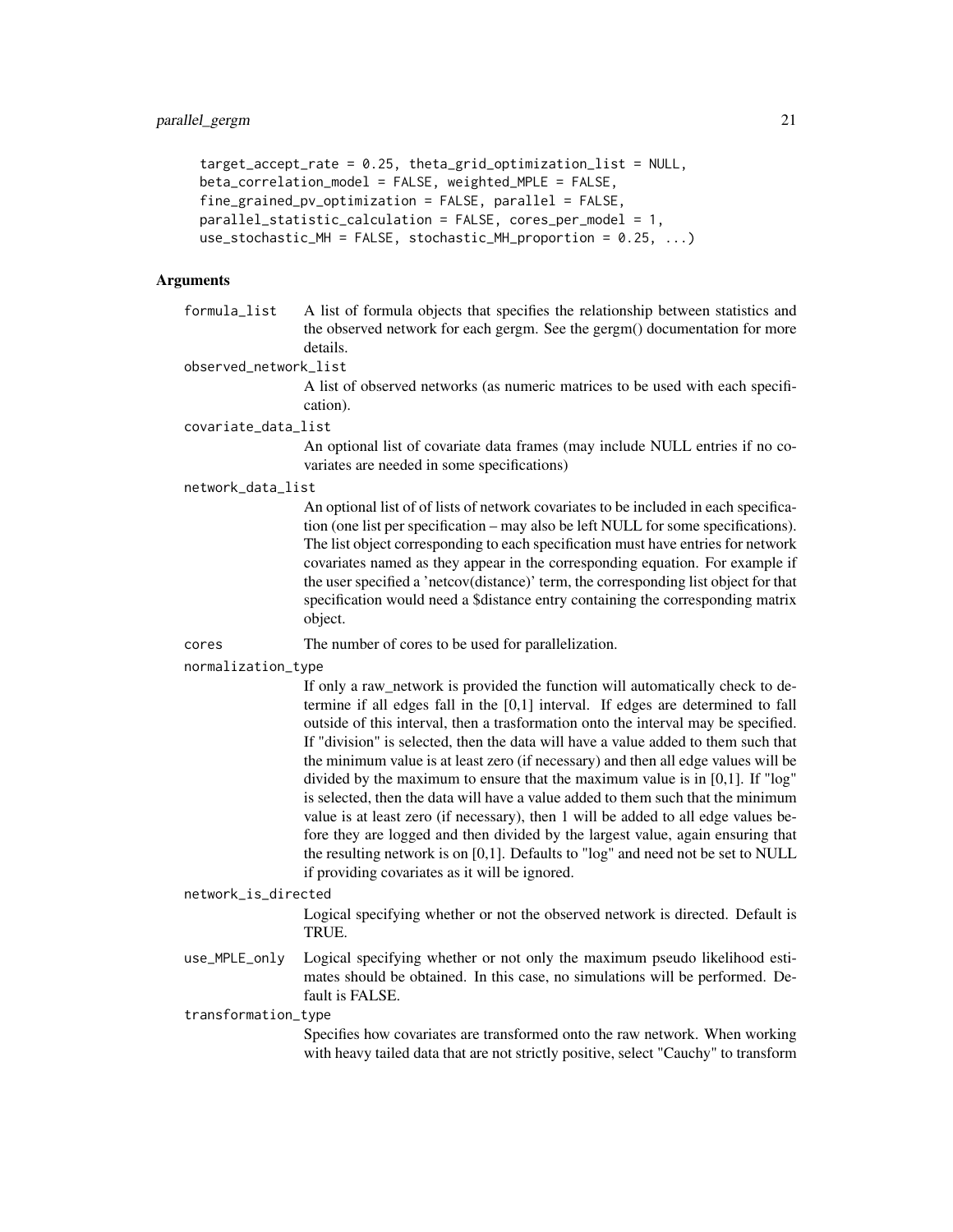|                       | the data using a Cauchy distribution. If data are strictly positive and heavy tailed<br>(such as financial data) it is suggested the user select "LogCauchy" to perform a<br>Log-Cauchy transformation of the data. For a tranformation of the data using a<br>Gaussian distribution, select "Gaussian" and for strictly positive raw networks,<br>select "LogNormal". The Default value is "Cauchy". |
|-----------------------|-------------------------------------------------------------------------------------------------------------------------------------------------------------------------------------------------------------------------------------------------------------------------------------------------------------------------------------------------------------------------------------------------------|
| estimation_method     |                                                                                                                                                                                                                                                                                                                                                                                                       |
|                       | Simulation method for MCMC estimation. Default is "Gibbs" which will gen-<br>erally be faster with well behaved networks but will not allow for exponential<br>down weighting.                                                                                                                                                                                                                        |
|                       | maximum_number_of_lambda_updates                                                                                                                                                                                                                                                                                                                                                                      |
|                       | Maximum number of iterations of outer MCMC loop which alternately esti-<br>mates transform parameters and ERGM parameters. In the case that data_transformation<br>$=$ NULL, this argument is ignored. Default is 10.                                                                                                                                                                                 |
|                       | maximum_number_of_theta_updates                                                                                                                                                                                                                                                                                                                                                                       |
|                       | Maximum number of iterations within the MCMC inner loop which estimates<br>the ERGM parameters. Default is 100.                                                                                                                                                                                                                                                                                       |
|                       | number_of_networks_to_simulate                                                                                                                                                                                                                                                                                                                                                                        |
|                       | Number of simulations generated for estimation via MCMC. Default is 500.                                                                                                                                                                                                                                                                                                                              |
| thin                  | The proportion of samples that are kept from each simulation. For example, thin<br>$= 1/200$ will keep every 200th network in the overall simulated sample. Default<br>$is1$ .                                                                                                                                                                                                                        |
| proposal_variance     |                                                                                                                                                                                                                                                                                                                                                                                                       |
|                       | The variance specified for the Metropolis Hastings simulation method. This<br>parameter is inversely proportional to the average acceptance rate of the M-H<br>sampler and should be adjusted so that the average acceptance rate is approxi-<br>mately 0.25. Default is 0.1.                                                                                                                         |
|                       | downweight_statistics_together                                                                                                                                                                                                                                                                                                                                                                        |
|                       | Logical specifying whether or not the weights should be applied inside or out-<br>side the sum. Default is TRUE and user should not select FALSE under normal<br>circumstances.                                                                                                                                                                                                                       |
| MCMC_burnin           | Number of samples from the MCMC simulation procedure that will be discarded<br>before drawing the samples used for estimation. Default is 100.                                                                                                                                                                                                                                                        |
| seed                  | Seed used for reproducibility. Default is 123.                                                                                                                                                                                                                                                                                                                                                        |
| convergence_tolerance |                                                                                                                                                                                                                                                                                                                                                                                                       |
|                       | Threshold designated for stopping criterion. If the difference of parameter es-<br>timates from one iteration to the next all have a p-value (under a paired t-test)<br>greater than this value, the parameter estimates are declared to have converged.<br>Default is 0.01.                                                                                                                          |
| MPLE_gain_factor      |                                                                                                                                                                                                                                                                                                                                                                                                       |
|                       | Multiplicative constant between 0 and 1 that controls how far away the initial<br>theta estimates will be from the standard MPLEs via a one step Fisher update.<br>In the case of strongly dependent data, it is suggested to use a value of 0.10.<br>Default is 0.<br>acceptable_fit_p_value_threshold                                                                                               |
|                       | A p-value threshold for how closely statistics of observed network conform to<br>statistics of networks simulated from GERGM parameterized by converged final<br>parameter estimates. Default value is 0.05.                                                                                                                                                                                          |
|                       |                                                                                                                                                                                                                                                                                                                                                                                                       |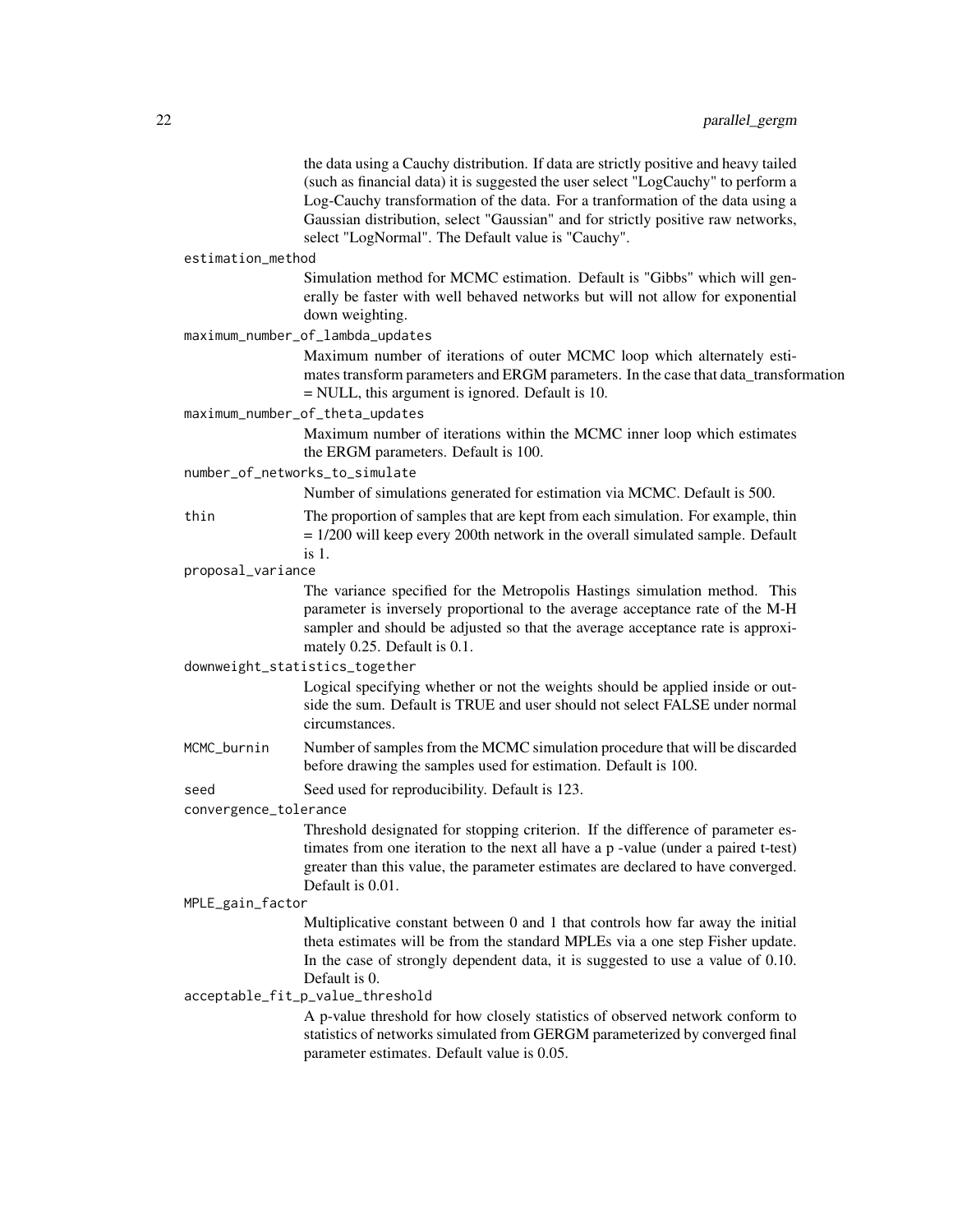force\_x\_theta\_updates

Defaults to 1 where theta estimation is not allowed to converge until thetas have updated for x iterations . Useful when model is not degenerate but simulated statistics do not match observed network well when algorithm stops after first y updates.

force\_x\_lambda\_updates

Defaults to 1 where lambda estimation is not allowed to converge until lambdas have updated for x iterations . Useful when model is not degenerate but simulated statistics do not match observed network well when algorithm stops after first y updates.

output\_directory

The directory where you would like output generated by the GERGM estimation procedure to be saved (if output\_name is specified). This includes, GOF, trace, and parameter estimate plots, as well as a summary of the estimation procedure and an .Rdata file containing the GERGM object returned by this function. May be left as NULL if the user would prefer all plots be printed to the graphics device.

- output\_name The common name stem you would like to assign to all objects output by the gergm function. Default value of NULL will not save any output directly to .pdf files, it will be printed to the console instead. Must be a character string or NULL. For example, if "Test" is supplied as the output\_name, then 4 files will be output: "Test\_GOF.pdf", "Test\_Parameter\_Estim ates.pdf", "Test\_GERGM\_Object.Rdata", "Test\_Estimation\_Log.txt", and "Test\_Trace\_Plot.pdf". Must be the same length as the number of specifications or specification\_i will be automatically used to distinguish between specifications.
- generate\_plots Defaults to TRUE, if FALSE, then no diagnostic or parameter plots are generated.
- verbose Defaults to TRUE (providing lots of output while model is running). Can be set to FALSE if the user wishes to see less output.

hyperparameter\_optimization

Logical indicating whether automatic hyperparameter optimization should be used. Defaults to FALSE. If TRUE, then the algorithm will automatically seek to find an optimal burnin and number of networks to simulate, and if using Metropolis Hasings, will attempt to select a proposal variance that leads to a acceptance rate within +-0.05 of target\_accept\_rate. Furthermore, if degeneracy is detected, the algorithm will attempt to adress the issue automatically. WARN-ING: This feature is experimental, and may greatly increase runtime. Please monitor console output!

stop\_for\_degeneracy

When TRUE, automatically stops estimation when degeneracy is detected, even when hyperparameter optimization is set to TRUE. Defaults to FALSE. SPEC-IFY SINGLE VALUE, MUST BE CONSTANT ACROSS SPECIFICATIONS.

#### target\_accept\_rate

The target Metropolis Hastings acceptance rate. Defaults to 0.25

theta\_grid\_optimization\_list

Defaults to NULL. This highly experimental feature may allow the user to address model degeneracy arising from a suboptimal theta initialization. It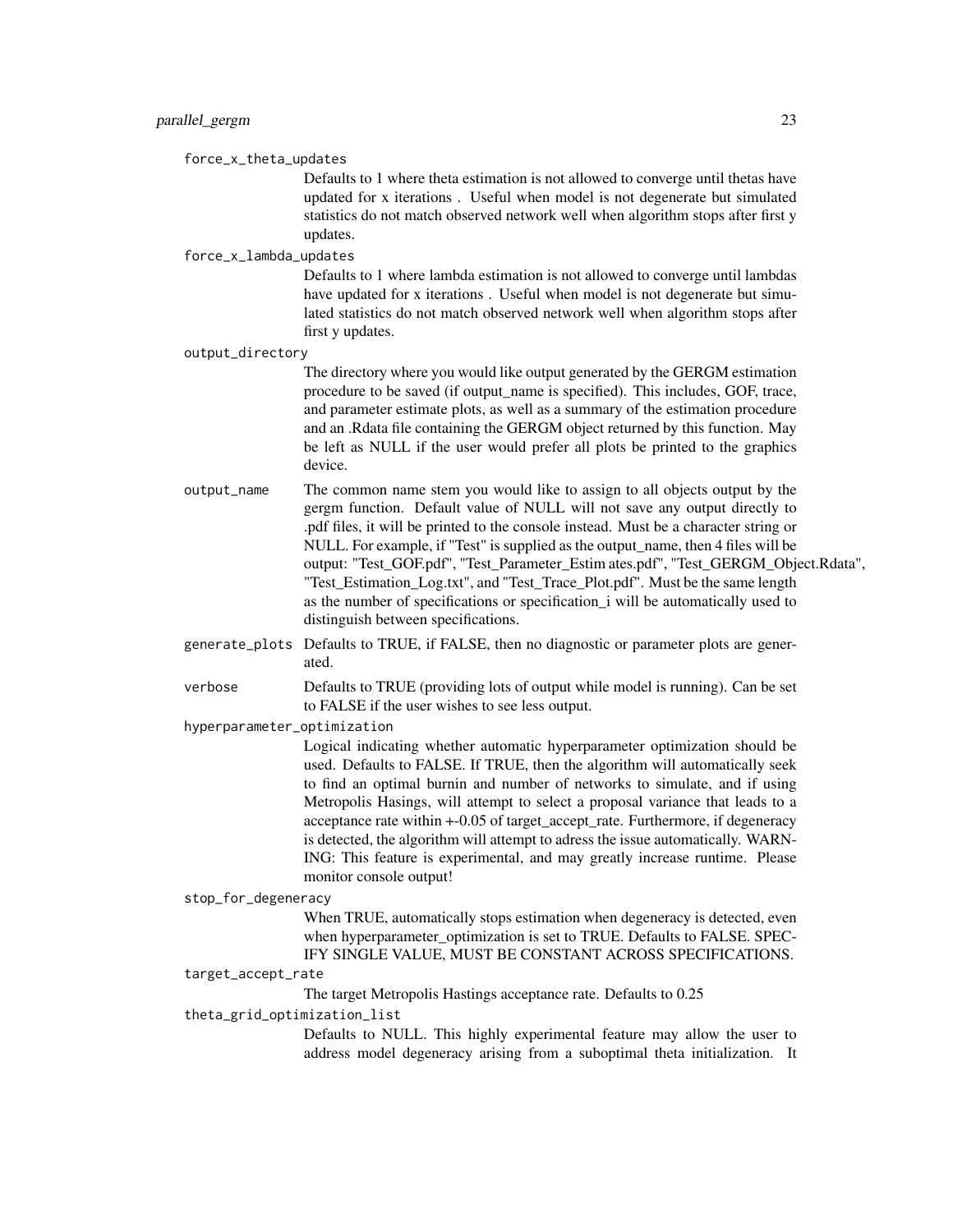performs a grid search around the theta values calculated via MPLE to select a potentially improved initialization. The runtime complexity of this feature grows exponentially in the size of the grid and number of parameters – use with great care. This feature may only be used if hyperparameter\_optimization = TRUE, and if a list object of the following form is provided: list(grid steps  $=$ 2, step\_size =  $0.5$ , cores = 2, iteration\_fraction =  $0.5$ ). grid\_steps indicates the number of steps out the grid search will perform, step\_size indicates the fraction of the MPLE theta estimate that each grid search step will change by, cores indicates the number of cores to be used for parallel optimization, and iteration fraction indicates the fraction of the number of MCMC iterations that will be used for each grid point (should be set less than 1 to speed up optimization). In general grid\_steps should be smaller the more structural parameters the user wishes to specify. For example, with 5 structural parameters (mutual, ttriads, etc.), grid\_steps = 3 will result in a  $(2*3+1)\text{\textdegree}5 = 16807$  parameter grid search. Again this feature is highly experimental and should only be used as a last resort (after playing with exponential down weighting and the MPLE\_gain\_factor). SPECIFY SINGLE VALUE, MUST BE CONSTANT ACROSS SPECIFICA-TIONS.

beta\_correlation\_model

Defaults to FALSE. If TRUE, then the beta correlation model is estimated. A correlation network must be provided, but all covariates and undirected statistics may be supplied as normal. SPECIFY SINGLE VALUE, MUST BE CON-STANT ACROSS SPECIFICATIONS.

weighted\_MPLE Defaults to FALSE. Should be used whenever the user is specifying statistics with alpha down weighting. Tends to provide better initialization when downweight\_statistics\_together = FALSE. SPECIFY SINGLE VALUE, MUST BE CONSTANT ACROSS SPECIFICATIONS.

fine\_grained\_pv\_optimization

Logical indicating whether fine grained proposal variance optimization should be used. This will often slow down proposal variance optimization, but may provide better results. Highly recommended if running a correlation model. SPECIFY SINGLE VALUE, MUST BE CONSTANT ACROSS SPECIFICA-TIONS.

parallel Logical indicating whether the weighted MPLE objective and any other operations that can be easily parallelized should be calculated in parallel. Defaults to FALSE. If TRUE, a significant speedup in computation may be possible. SPEC-IFY SINGLE VALUE, MUST BE CONSTANT ACROSS SPECIFICATIONS.

parallel\_statistic\_calculation

Logical indicating whether network statistics should be calculated in parallel. This will tend to be slower for networks with les than ~30 nodes but may provide a substantial speedup for larger networks. SPECIFY SINGLE VALUE, MUST BE CONSTANT ACROSS SPECIFICATIONS.

#### cores\_per\_model

Numeric value defaulting to 1. Can be set to any number up to the number of threads/cores available on your machine. Will be used to speed up computations if parallel = TRUE. Note that this will be the number of croes requested by EACH model, so plan accordingly! SPECIFY SINGLE VALUE, MUST BE CONSTANT ACROSS SPECIFICATIONS.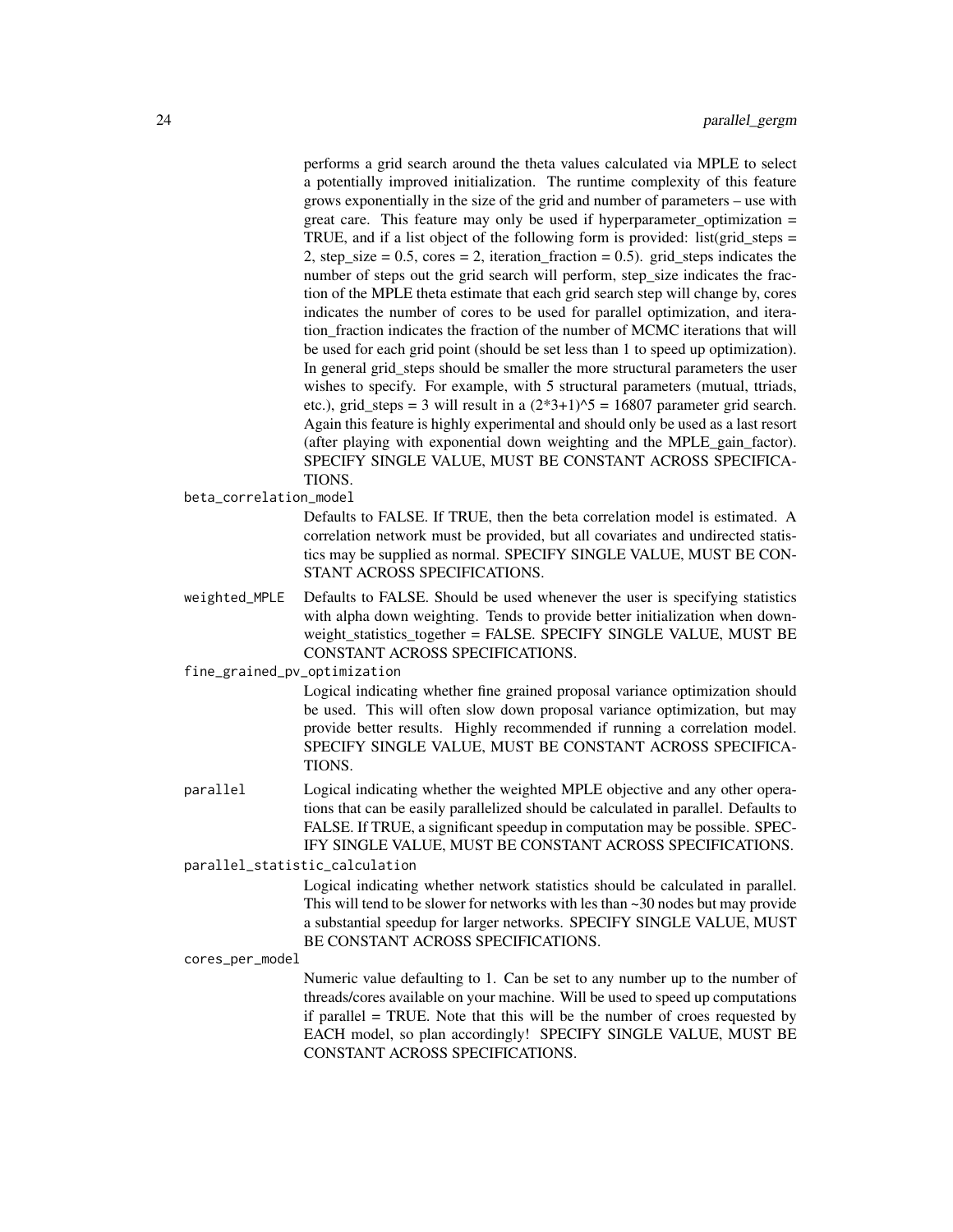|                          | use_stochastic_MH                                                                                                                                                                                                                                                                                                   |  |  |
|--------------------------|---------------------------------------------------------------------------------------------------------------------------------------------------------------------------------------------------------------------------------------------------------------------------------------------------------------------|--|--|
|                          | A logical indicating whether a stochastic approximation to the h statistics should<br>be used under Metropolis Hastings in-between thinned samples. This may dra-<br>matically speed up estimation. Defualts to FALSE. HIGHLY EXPERIMEN-<br>TAL! SPECIFY SINGLE VALUE, MUST BE CONSTANT ACROSS SPECI-<br>FICATIONS. |  |  |
| stochastic_MH_proportion |                                                                                                                                                                                                                                                                                                                     |  |  |
|                          | Percentage of dyads/triads to use for approximation, defaults to 0.25. SPECIFY<br>SINGLE VALUE, MUST BE CONSTANT ACROSS SPECIFICATIONS.                                                                                                                                                                             |  |  |
|                          | Optional arguments, currently unsupported.                                                                                                                                                                                                                                                                          |  |  |

#### Value

A list of gergm objects for each model specified.

#### Examples

```
## Not run:
set.seed(12345)
net <- matrix(runif(100,0,1),10,10)
colnames(net) <- rownames(net) <- letters[1:10]
node_level_covariates <- data.frame(Age = c(25,30,34,27,36,39,27,28,35,40),
                           Height = c(70,70,67,58,65,67,64,74,76,80),
                           Type = c("A","B","B","A","A","A","B","B","C","C"))
rownames(node_level_covariates) <- letters[1:10]
network_covariate <- net + matrix(rnorm(100,0,.5),10,10)
network_data_list <- list(network_covariate = network_covariate)
formula \leq net \sim edges + sender("Age") +
  netcov("network_covariate") + nodematch("Type",base = "A")
formula2 <- net \sim edges +
  netcov("network_covariate") + nodemix("Type",base = "A")
form_list <- list(f1 = formula,
                  f2 = formula2)
testl <- parallel_gergm(formula_list = form_list,
                        observed_network_list = net,
                        covariate_data_list = node_level_covariates,
                        network_data_list = network_data_list,
                        cores = 2,number_of_networks_to_simulate = 10000,
                        thin = 1/100,
                        proposal_variance = 0.1,
                        MCMC_burnin = 5000)
```
## End(Not run)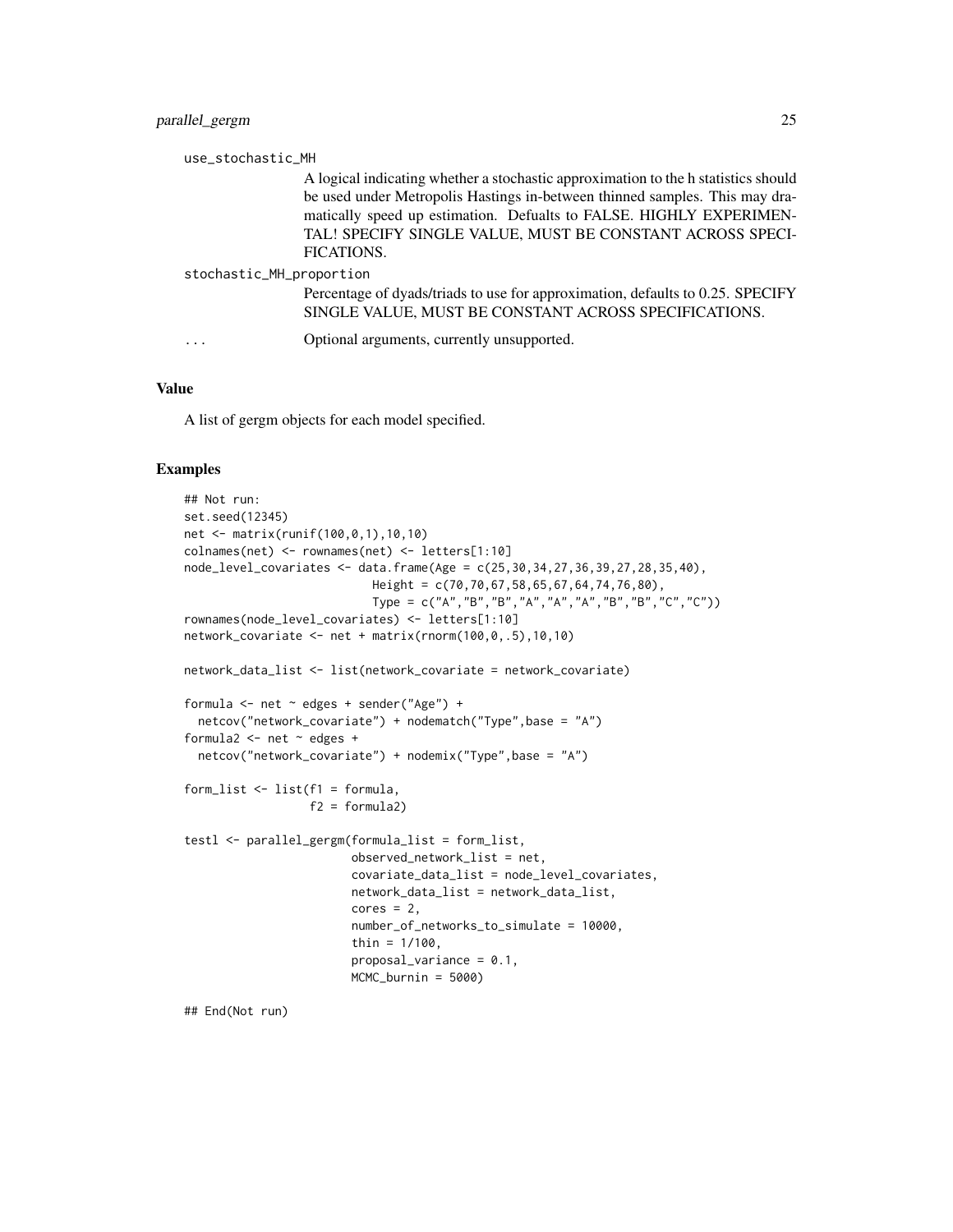<span id="page-25-0"></span>

### Description

Generates a visualization of a value-edged network.

### Usage

```
plot_network(sociomatrix, threshold = 0.5, save_pdf = FALSE,
 pdf_name = "Test.pdf", output_directory = "./",
  comparison_network = NULL, comparison_names = NULL, seed = NULL,
 white_background = FALSE, show_legend = TRUE, title = "",
  identical_node_positions = FALSE)
```

| sociomatrix        | A square numeric matrix (sociomatrix) with real valued edges (no NA's).                                                                                                                                                                                                                                              |  |
|--------------------|----------------------------------------------------------------------------------------------------------------------------------------------------------------------------------------------------------------------------------------------------------------------------------------------------------------------|--|
| threshold          | The threshold for removing edges from the network in order to calculate the<br>positions for the nodes using the Futcherman-Reingold algorithm. The value is<br>multiplied against max(abs(sociomatrix)) to determine the threshold. Defaults<br>to $0.5$ .                                                          |  |
| save_pdf           | Logical indicating whether the plot should be saved to a PDF.                                                                                                                                                                                                                                                        |  |
| pdf_name           | The name we would like to give to the output file. Be sure to include a ".pdf"<br>extension.                                                                                                                                                                                                                         |  |
| output_directory   |                                                                                                                                                                                                                                                                                                                      |  |
|                    | The directory where the user would like to output the PDF if save_pdf $==$ TRUE.                                                                                                                                                                                                                                     |  |
| comparison_network |                                                                                                                                                                                                                                                                                                                      |  |
|                    | An optional argument providing a second square numeric matrix (sociomatrix)<br>with real valued edges (no NA's) to be visually compared to sociomatrix. The<br>second network will be Procrustes transformed so that it appears most similar<br>without changing the relativel positions of nodes. Defaults to NULL. |  |
| comparison_names   |                                                                                                                                                                                                                                                                                                                      |  |
|                    | An optional string vector of length two providing titles for each of the two net-<br>works to be compared. Defaults to NULL.                                                                                                                                                                                         |  |
| seed               | Optional argument to set the seed for the network layout algorithm so that plots<br>look the same across multiple runs. Defaults to NULL but can be a positive<br>integer (eg. 12345).                                                                                                                               |  |
| white_background   |                                                                                                                                                                                                                                                                                                                      |  |
|                    | Defaults to FALSE. If TRUE, then network is plotted on a white background<br>with black lettering.                                                                                                                                                                                                                   |  |
| show_legend        | Logical indicating whether a legend with extremal edge values should be shown.<br>Defaults to TRUE.                                                                                                                                                                                                                  |  |
| title              | The title we wish to give our plot.                                                                                                                                                                                                                                                                                  |  |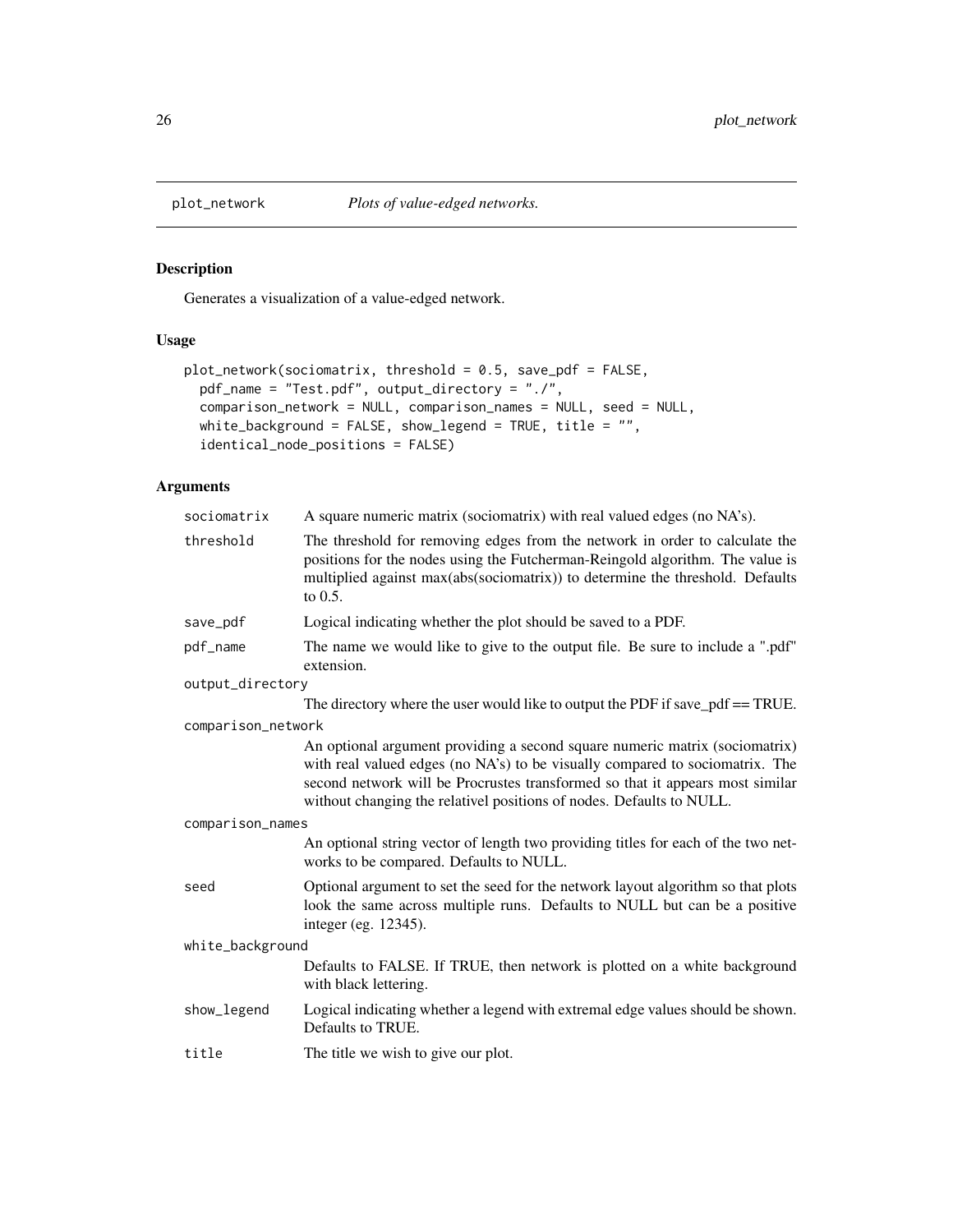### <span id="page-26-0"></span>simulate\_networks 27

identical\_node\_positions

Logical indicating whether node positions should be fixed to be the same when comparing networks. Defaults to FALSE.

#### Examples

```
set.seed(12345)
sociomatrix <- matrix(rnorm(400,0,20),20,20)
colnames(sociomatrix) <- rownames(sociomatrix) <- letters[1:20]
plot_network(sociomatrix)
```

| simulate networks | A Function to simulate networks from a GERGM with given theta pa- |
|-------------------|-------------------------------------------------------------------|
|                   | <i>rameters.</i>                                                  |

#### Description

Simulates networks from a GERGM for a given set of parameter values.

#### Usage

```
simulate_networks(formula, thetas, simulation_method = c("Metropolis",
  "Gibbs"), network_is_directed = TRUE,
  number_of_networks_to_simulate = 500, thin = 1, proposal_variance = 0.1,
  downweight_statistics_together = TRUE, MCMC_burnin = 100, seed = 123,
  GERGM_Object = NULL, return_constrained_networks = FALSE,
  optimize_proposal_variance = FALSE, target_accept_rate = 0.25,
  use_stochastic_MH = FALSE, stochastic_MH_proportion = 1,
 beta_correlation_model = FALSE, distribution_estimator = c("none",
  "rowwise-marginal", "joint"), covariate_data = NULL, lambdas = NULL,
  include\_diagonal = FALSE, ...
```

| formula             | A formula object that specifies which statistics the user would like to include<br>while simulating the network, and the network the user is providing as the ini- |
|---------------------|--------------------------------------------------------------------------------------------------------------------------------------------------------------------|
|                     | tial network. Currently, the following statistics can be specified: c("edges",<br>"out2stars", "in2stars", "ctriads", "mutual", "ttriads").                        |
| thetas              | A vector of theta parameters given in the same order as the formula terms, which<br>the user would like to use to parameterize the model.                          |
| simulation_method   |                                                                                                                                                                    |
|                     | Default is "Metropolis" which allows for exponential down weighting, can also<br>be "Gibbs".                                                                       |
| network_is_directed |                                                                                                                                                                    |
|                     | Logical specifying whether or not the observed network is directed. Default is<br>TRUE.                                                                            |
|                     | number_of_networks_to_simulate                                                                                                                                     |
|                     | Number of simulations generated for estimation via MCMC. Default is 500.                                                                                           |
|                     |                                                                                                                                                                    |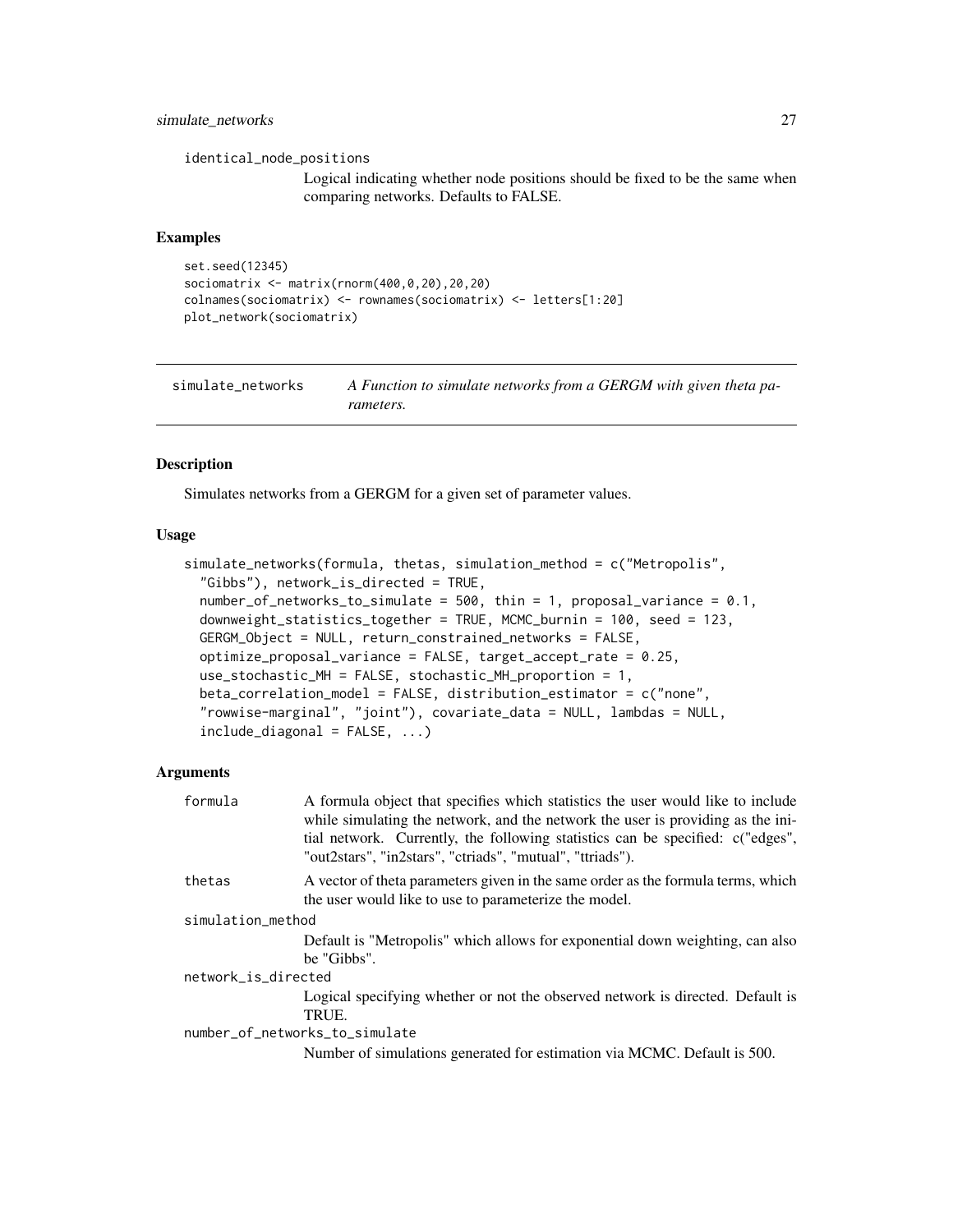| thin                     | The proportion of samples that are kept from each simulation. For example, thin<br>$= 1/200$ will keep every 200th network in the overall simulated sample. Default<br>$is1$ .                                                                                                                                                                                                                                                                                                                                                                                                                                                                                                               |  |  |
|--------------------------|----------------------------------------------------------------------------------------------------------------------------------------------------------------------------------------------------------------------------------------------------------------------------------------------------------------------------------------------------------------------------------------------------------------------------------------------------------------------------------------------------------------------------------------------------------------------------------------------------------------------------------------------------------------------------------------------|--|--|
| proposal_variance        |                                                                                                                                                                                                                                                                                                                                                                                                                                                                                                                                                                                                                                                                                              |  |  |
|                          | The variance specified for the Metropolis Hastings simulation method. This<br>parameter is inversely proportional to the average acceptance rate of the M-H<br>sampler and should be adjusted so that the average acceptance rate is approxi-<br>mately 0.25. Default is 0.1.                                                                                                                                                                                                                                                                                                                                                                                                                |  |  |
|                          | downweight_statistics_together                                                                                                                                                                                                                                                                                                                                                                                                                                                                                                                                                                                                                                                               |  |  |
|                          | Logical specifying whether or not the weights should be applied inside or out-<br>side the sum. Default is TRUE and user should not select FALSE under normal<br>circumstances.                                                                                                                                                                                                                                                                                                                                                                                                                                                                                                              |  |  |
| MCMC_burnin              | Number of samples from the MCMC simulation procedure that will be discarded<br>before drawing the samples used for estimation. Default is 100.                                                                                                                                                                                                                                                                                                                                                                                                                                                                                                                                               |  |  |
| seed                     | Seed used for reproducibility. Default is 123.                                                                                                                                                                                                                                                                                                                                                                                                                                                                                                                                                                                                                                               |  |  |
| GERGM_Object             | Optional argument allowing the user to supply a GERGM object output by the<br>gergm() estimation function in order to simulate further networks. Defaults to<br>NULL. If a GERGM object is provided, any user specified parameter values<br>will be ignored and the final parameter estimates from the gergm() function<br>will be used instead. When using this option, the following terms must still<br>be specified: number_of_networks_to_simulate, thin, and MCMC_burnin. pro-<br>posal_variance may also be specified, or if set equal to NULL, then the proposal<br>variance from parameter estimation will be used instead (this option is likely<br>preferred in most situations). |  |  |
|                          | return_constrained_networks                                                                                                                                                                                                                                                                                                                                                                                                                                                                                                                                                                                                                                                                  |  |  |
|                          | Logical argument indicating whether simulated networks should be transformed<br>back to observed scale or whether constrained [0,1] networks should be returned.<br>Defaults to FALSE, in which case networks are returned on observed scale.                                                                                                                                                                                                                                                                                                                                                                                                                                                |  |  |
|                          | optimize_proposal_variance                                                                                                                                                                                                                                                                                                                                                                                                                                                                                                                                                                                                                                                                   |  |  |
|                          | Logical indicating whether proposal variance should be optimized if using Metropo-<br>lis Hastings for simulation. Defaults to FALSE.                                                                                                                                                                                                                                                                                                                                                                                                                                                                                                                                                        |  |  |
| target_accept_rate       |                                                                                                                                                                                                                                                                                                                                                                                                                                                                                                                                                                                                                                                                                              |  |  |
|                          | Defaults to 0.25, can be used to optimize Metropolis Hastings simulations.                                                                                                                                                                                                                                                                                                                                                                                                                                                                                                                                                                                                                   |  |  |
| use stochastic MH        |                                                                                                                                                                                                                                                                                                                                                                                                                                                                                                                                                                                                                                                                                              |  |  |
|                          | A logical indicating whether a stochastic approximation to the h statistics should<br>be used under Metropolis Hastings in-between thinned samples. This may dra-<br>matically speed up estimation. Defaults to FALSE. HIGHLY EXPERIMEN-<br>TAL!                                                                                                                                                                                                                                                                                                                                                                                                                                             |  |  |
| stochastic_MH_proportion |                                                                                                                                                                                                                                                                                                                                                                                                                                                                                                                                                                                                                                                                                              |  |  |
|                          | Percentage of dyads/triads to use for approximation, defaults to 0.25                                                                                                                                                                                                                                                                                                                                                                                                                                                                                                                                                                                                                        |  |  |
| beta_correlation_model   |                                                                                                                                                                                                                                                                                                                                                                                                                                                                                                                                                                                                                                                                                              |  |  |
|                          | Defaults to FALSE. If TRUE, then the beta correlation model is estimated. A<br>correlation network must be provided, but all covariates and undirected statistics<br>may be supplied as normal.                                                                                                                                                                                                                                                                                                                                                                                                                                                                                              |  |  |
| distribution_estimator   |                                                                                                                                                                                                                                                                                                                                                                                                                                                                                                                                                                                                                                                                                              |  |  |
|                          | Provides an option to estimate the structure of row-wise marginal and joint dis-<br>tribtuions using a uniform-dirichlet proposal distribution. THIS FEATURE IS                                                                                                                                                                                                                                                                                                                                                                                                                                                                                                                              |  |  |
|                          |                                                                                                                                                                                                                                                                                                                                                                                                                                                                                                                                                                                                                                                                                              |  |  |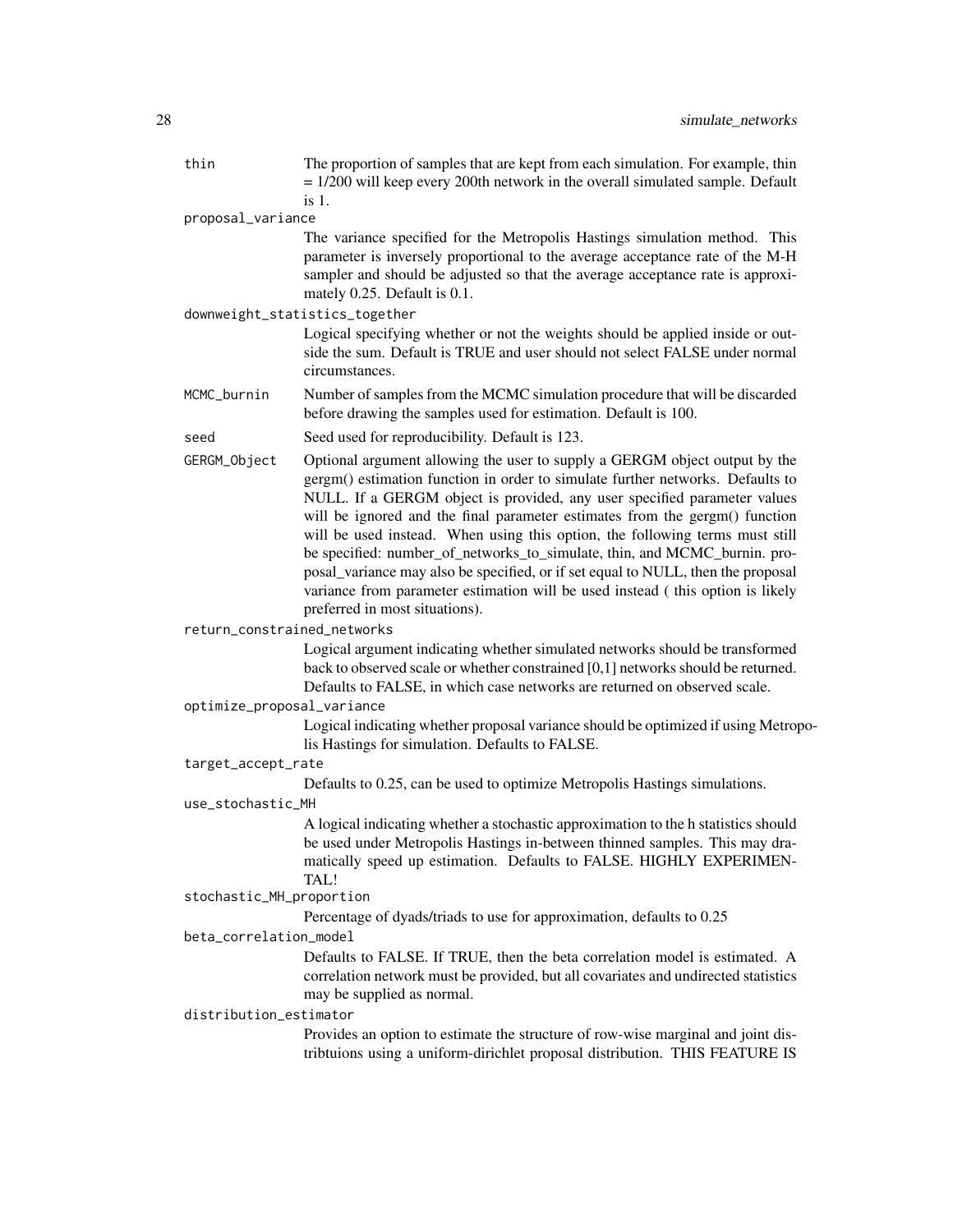|                  | EXPERIMENTAL. Defaults to "none", in which case a normal GERGM is esti-<br>mated, but can be set to one of "rowwise-marginal" and "joint" to propose either<br>row-wsie marginal distributions or joint distributions. If an option other than<br>"none" is selected, the beta correlation model will be turned off, estimation will<br>automatically be set to Metropolis, no covariate data will be allowed, and the<br>network will be set to directed. Furthermore, a "diagonal" statistic will be added<br>to the model which simply records the sum of the diagonal of the network. The<br>"mutual" statistic will also be adapted to include the diagonal elements. In the<br>future, more statistics which take account of the network diagonal will be in-<br>cluded. |  |  |
|------------------|--------------------------------------------------------------------------------------------------------------------------------------------------------------------------------------------------------------------------------------------------------------------------------------------------------------------------------------------------------------------------------------------------------------------------------------------------------------------------------------------------------------------------------------------------------------------------------------------------------------------------------------------------------------------------------------------------------------------------------------------------------------------------------|--|--|
|                  | covariate_data A data frame containing node level covariates the user wished to transform into<br>sender or receiver effects. It must have row names that match every entry in<br>colnames(raw_network), should have descriptive column names. If left NULL,<br>then no sender or receiver effects will be added.                                                                                                                                                                                                                                                                                                                                                                                                                                                              |  |  |
| lambdas          | A vector of lambda parameters given in the same order as the formula terms,<br>which the user would like to use to parameterize the model. Covariate effects<br>should be specified after endogenous effects.                                                                                                                                                                                                                                                                                                                                                                                                                                                                                                                                                                  |  |  |
| include_diagonal |                                                                                                                                                                                                                                                                                                                                                                                                                                                                                                                                                                                                                                                                                                                                                                                |  |  |
|                  | Logical indicating whether the diagonal should be included in the estimation<br>proceedure. If TRUE, then a "diagonal" statistic is added to the model. Defaults<br>to FALSE.                                                                                                                                                                                                                                                                                                                                                                                                                                                                                                                                                                                                  |  |  |
|                  | Optional arguments, currently unsupported.                                                                                                                                                                                                                                                                                                                                                                                                                                                                                                                                                                                                                                                                                                                                     |  |  |

### Value

A list object containing simulated networks and parameters used to specify the simulation. See the \$MCMC\_Output field for simulated networks. If GERGM\_Object is provided, then a GERGM object will be returned instead.

### Examples

```
## Not run:
set.seed(12345)
net <- matrix(runif(100),10,10)
diag(net) <-0colnames(net) <- rownames(net) <- letters[1:10]
formula <- net ~ edges + ttriads + in2stars
test <- simulate_networks(formula,
thetas = c(0.6, -0.8),
lambdas = 0.2,
 number_of_networks_to_simulate = 100,
 thin = 1/10,
 proposal_variance = 0.5,
MCMC_burnin = 100,
 seed = 456)
```
# preferred method for specifying a null model formula  $\leq$  net  $\sim$  edges(method = "endogenous")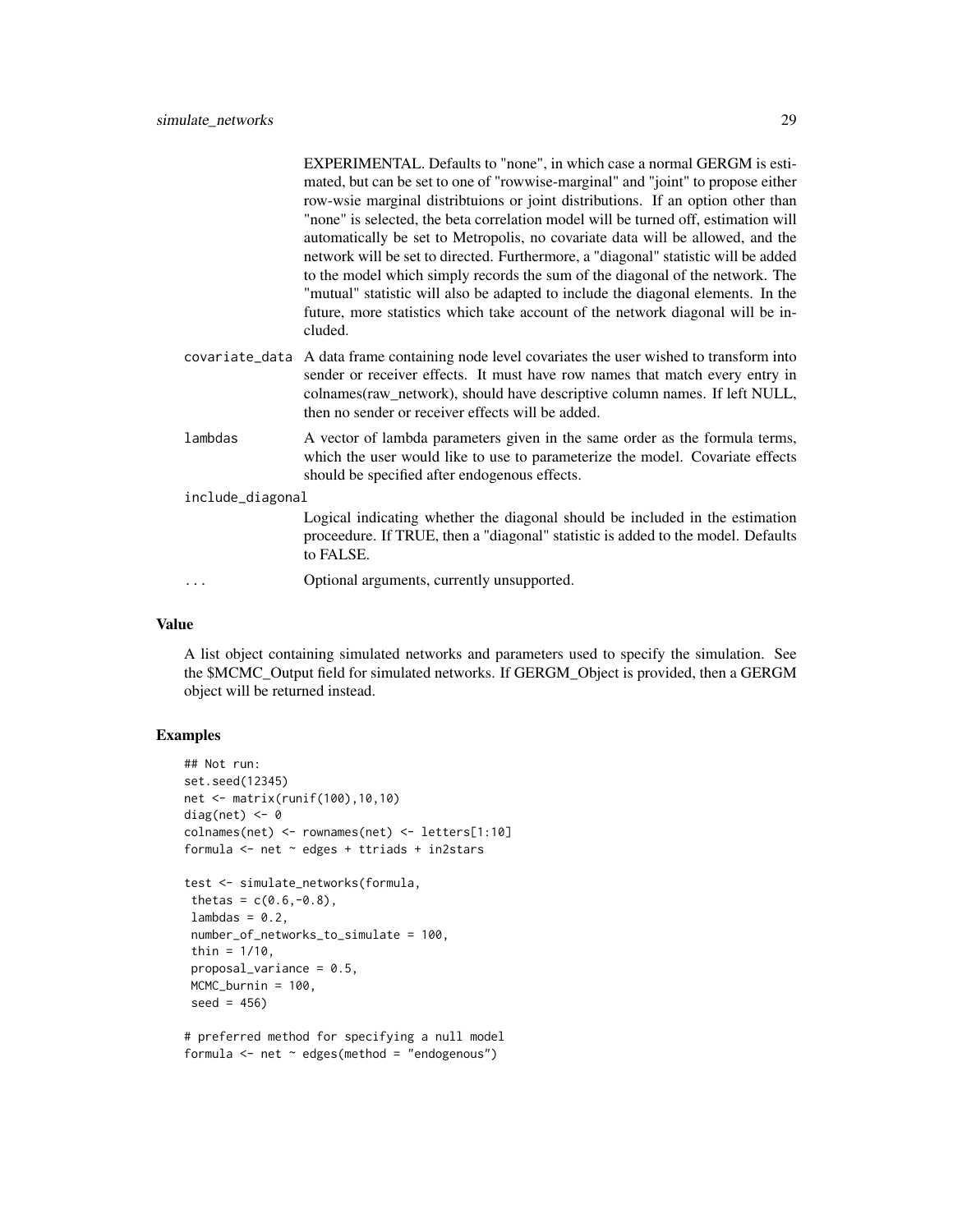```
test <- simulate_networks(
formula,
thetas = 0,
number_of_networks_to_simulate = 100,
thin = 1/10,
proposal_variance = 0.5,
MCMC_burnin = 100,
seed = 456)
## End(Not run)
```
Thin\_Statistic\_Samples

*A function to thin out simulated GOF statistics so that they have an MCMC autocorrelation of less tahn 0.01.*

#### Description

Takes as input the '@simulated\_statistics\_for\_GOF' field of the GERGM object (a data.frame) and returns the same data frame but now thinned to reduce autocorrelation in the samples. Useful for exactly replicating the statistics used in the GOF() function.

### Usage

```
Thin_Statistic_Samples(statistics)
```
#### Arguments

statistics A data.frame stored in the '@simulated\_statistics\_for\_GOF' field of the GERGM object.

### Value

A data.frame that has been thinned to reduce autocorrelation.

### Description

Generate trace plot of network density from a GERGM object.

### Usage

Trace\_Plot(GERGM\_Object)

<span id="page-29-0"></span>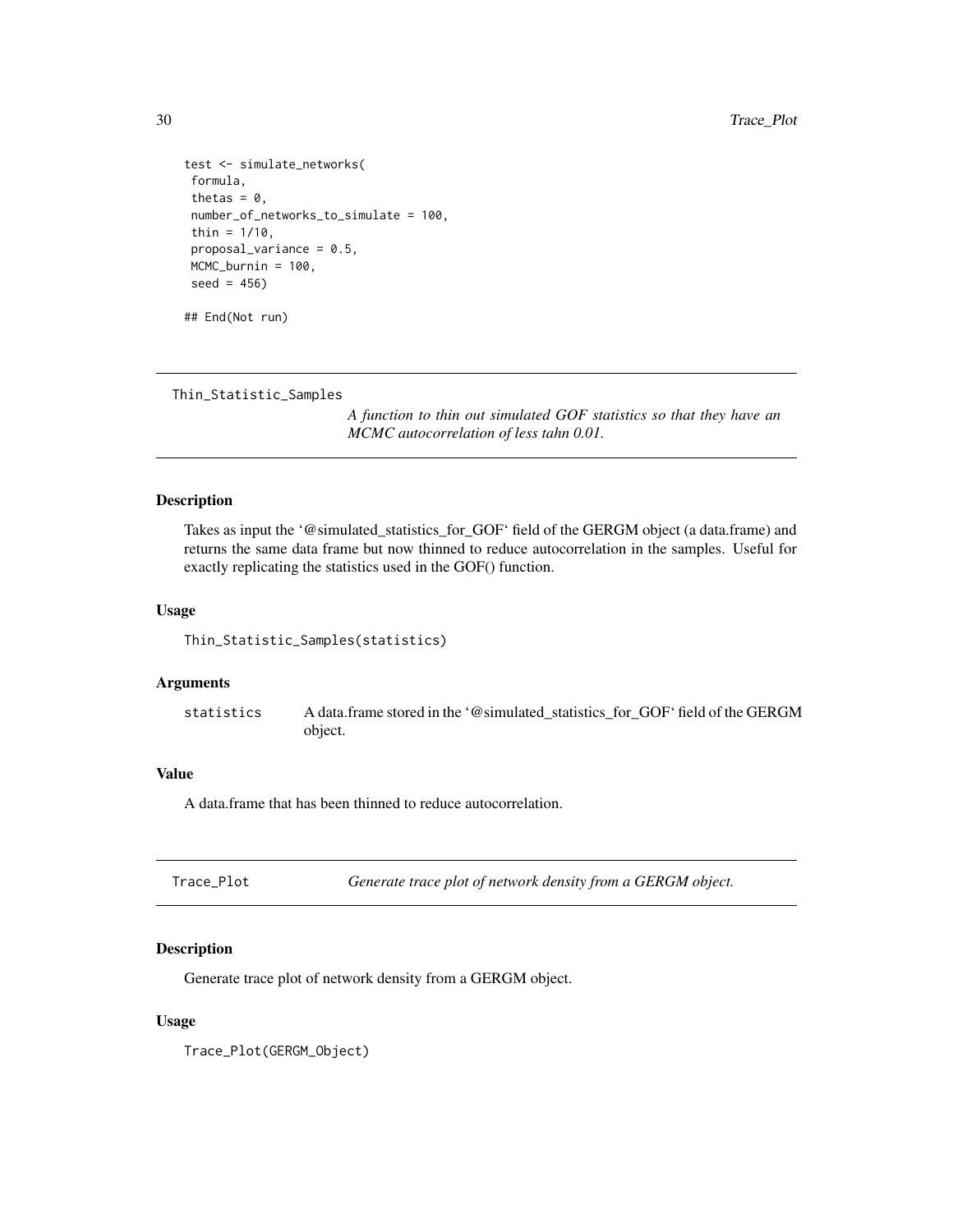### Trace\_Plot 31

### Arguments

GERGM\_Object The object returned by the estimation procedure using the GERGM function.

### Value

A trace plot of network density.